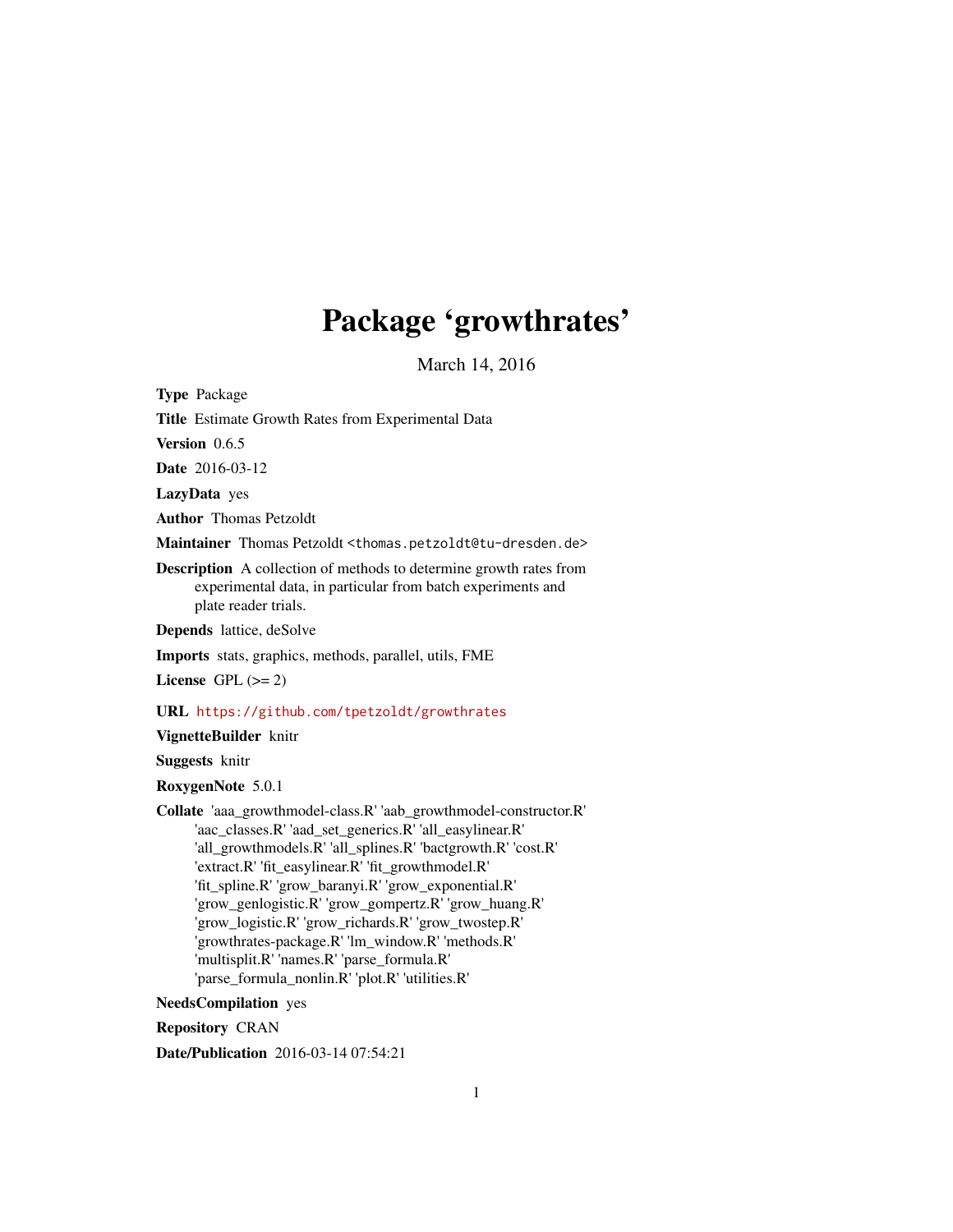# <span id="page-1-0"></span>R topics documented:

|       | growthrates-package $\ldots \ldots \ldots \ldots \ldots \ldots \ldots \ldots \ldots \ldots \ldots \ldots$ |    |
|-------|-----------------------------------------------------------------------------------------------------------|----|
|       |                                                                                                           |    |
|       |                                                                                                           |    |
|       |                                                                                                           |    |
|       |                                                                                                           |    |
|       |                                                                                                           |    |
|       |                                                                                                           |    |
|       |                                                                                                           |    |
|       |                                                                                                           |    |
|       |                                                                                                           |    |
|       |                                                                                                           |    |
|       |                                                                                                           |    |
|       |                                                                                                           |    |
|       |                                                                                                           |    |
|       |                                                                                                           |    |
|       |                                                                                                           |    |
|       |                                                                                                           |    |
|       |                                                                                                           |    |
|       |                                                                                                           |    |
|       |                                                                                                           |    |
|       |                                                                                                           |    |
|       |                                                                                                           |    |
|       |                                                                                                           |    |
|       |                                                                                                           |    |
|       |                                                                                                           |    |
| Index |                                                                                                           | 35 |
|       |                                                                                                           |    |

growthrates-package *Estimate Growth Rates from Experimental Data*

# Description

A collection of methods to determine growth rates from experimental data, in particular from batch experiments and plate reader trials.

# Details

| Package:  | growthrates |
|-----------|-------------|
| Type:     | Package     |
| Version:  | 0.6.5       |
| Date:     | 2016-03-12  |
| License:  | $GPL (= 2)$ |
| LazyLoad: | yes         |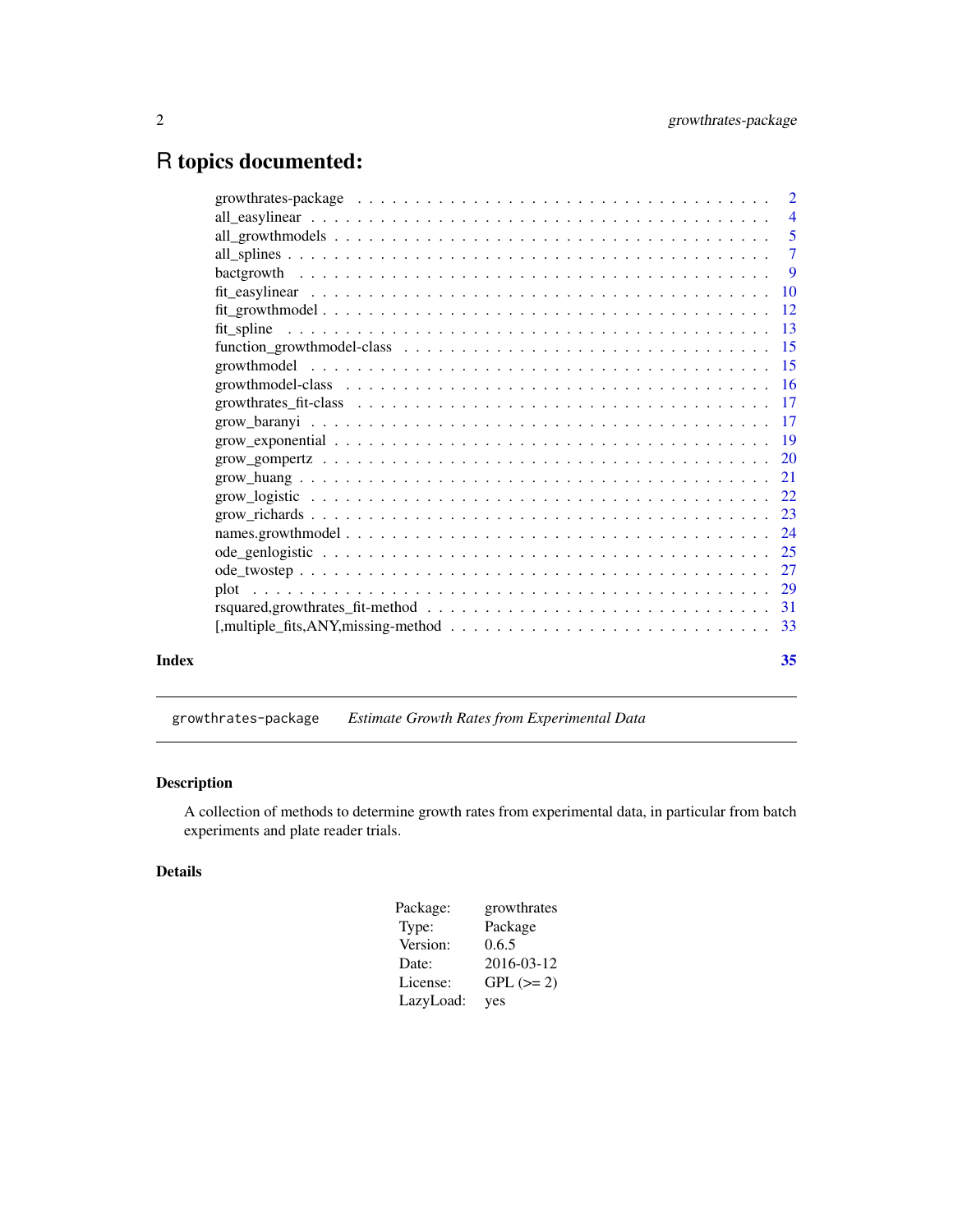<span id="page-2-0"></span>The package contains basically three methods:

- fit a linear regression to a subset of data with the steepest log-linear increase (a method, similar to Hall et al., 2013),
- fit parametric nonlinear models to the complete data set, where the model functions can be given either in closed form or as numerically solved (system of) differential equation(s),
- use maximum of the 1st derivative of a smoothing spline with log-transformed y-values (similar to Kahm et al., 2010).

The package can fit data sets of single experiments or complete series containing multiple data sets. Included are functions for extracting estimates and for plotting. The package supports growth models given as numerically solved differential equations. Multi-core computation is used to speed up fitting of parametric models.

# Author(s)

Thomas Petzoldt

#### References

Hall, B. G., Acar, H. and Barlow, M. 2013. Growth Rates Made Easy. Mol. Biol. Evol. 31: 232-238 doi:10.1093/molbev/mst197

Kahm, M., Hasenbrink, G., Lichtenberg-Frate, H., Ludwig, J., Kschischo, M. 2010. grofit: Fitting Biological Growth Curves with R. Journal of Statistical Software, 33(7), 1-21. URL [http://www.](http://www.jstatsoft.org/v33/i07/) [jstatsoft.org/v33/i07/](http://www.jstatsoft.org/v33/i07/)

Soetaert, K. and Petzoldt, T. 2010. Inverse Modelling, Sensitivity and Monte Carlo Analysis in R Using Package FME. Journal of Statistical Software, 33(3), 1-28. URL [http://www.jstatsoft.](http://www.jstatsoft.org/v33/i03/) [org/v33/i03/](http://www.jstatsoft.org/v33/i03/)

Soetaert, K., Petzoldt, T. Setzer, R. W. 2010. Solving Differential Equations in R: Package deSolve. Journal of Statistical Software, 33(9), 1-25. URL <http://www.jstatsoft.org/v33/i09/>

#### See Also

package [grofit](#page-0-0) for a related package from Kahm et al. (2010) that implements a different approach.

```
data(bactgrowth)
splitted.data <- multisplit(bactgrowth, c("strain", "conc", "replicate"))
## get table from single experiment
dat <- splitted.data[["D:0:1"]]
fit1 <- fit_spline(dat$time, dat$value)
plot(fit1, log="y")
plot(fit1)
```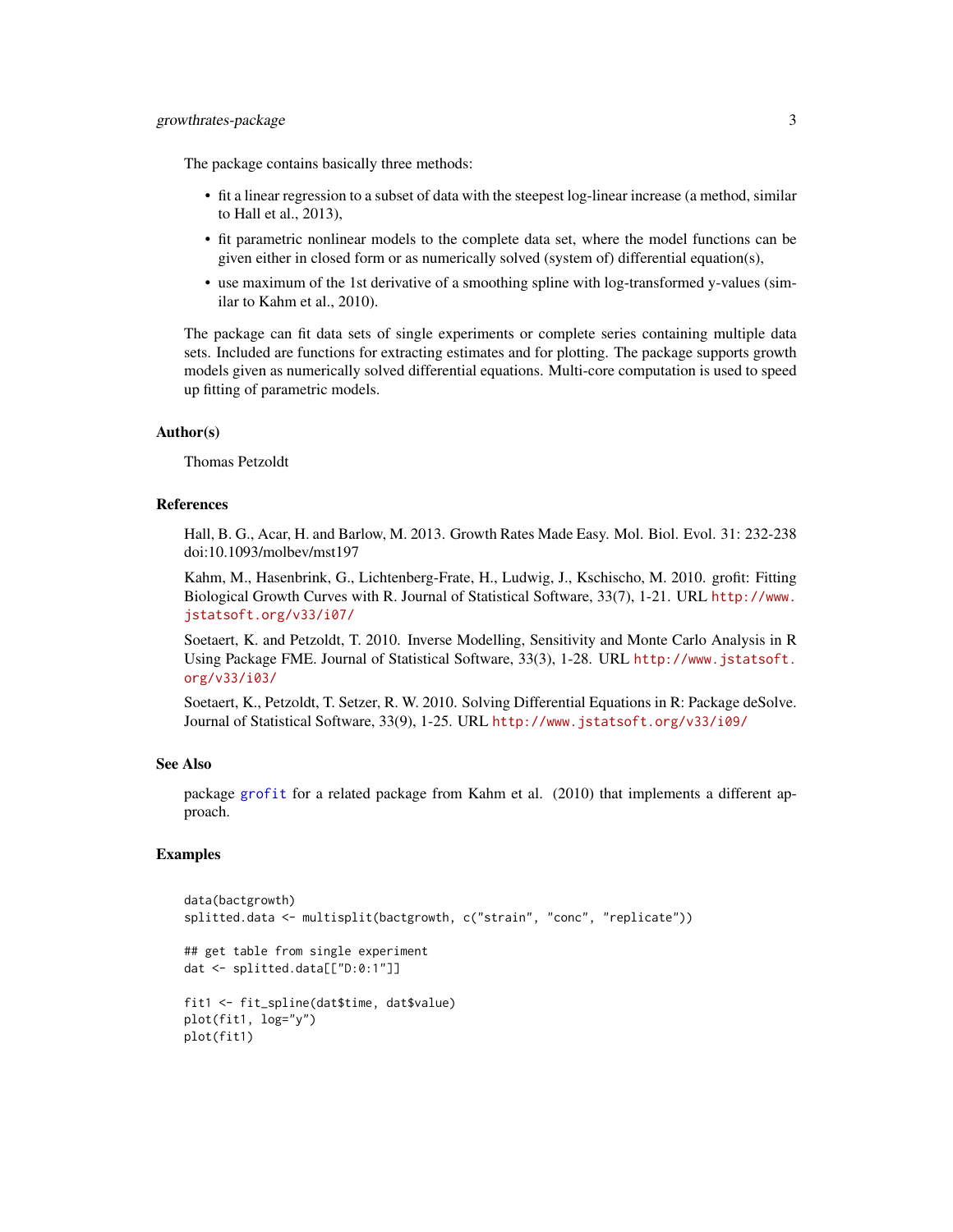```
## derive start parameters from spline fit
p <- coef(fit1)
## subset of first 10 data
first10 <- dat[1:10, ]
fit2 <- fit_growthmodel(grow_exponential, p=p, time=first10$time, y=first10$value)
## use parameters from spline fit and take K from the data maximum
p \leftarrow c(coef(fitt), K = max(datavalue))fit3 <- fit_growthmodel(grow_logistic, p=p, time=dat$time, y=dat$value, transform="log")
plot(fit1)
lines(fit2, col="green")
lines(fit3, col="red")
```
<span id="page-3-1"></span>all\_easylinear *Easy Growth Rates Fit to data Frame*

#### Description

Determine maximum growth rates from log-linear part of the growth curve for a series of experiments.

## Usage

```
all_easylinear(...)
## S3 method for class 'formula'
all_easylinear(formula, data, h = 5, quota = 0.95,
  subset = NULL, ...## S3 method for class 'data.frame'
```
all\_easylinear(data, grouping, time = "time",  $y = "value", h = 5, quota = 0.95, ...)$ 

#### Arguments

| formula  | model formula specifying dependent, independent and grouping variables in the<br>form: dependent $\sim$ independent   group1 + group2 + |
|----------|-----------------------------------------------------------------------------------------------------------------------------------------|
| data     | data frame of observational data.                                                                                                       |
| h        | with of the window (number of data).                                                                                                    |
| quota    | part of window fits considered for the overall linear fit (relative to max. growth<br>rate).                                            |
| subset   | a specification of the rows to be used: defaults to all rows.                                                                           |
| grouping | model formula or character vector of criteria defining subsets in the data frame.                                                       |
| time     | character vectors with name independent variabl.e.                                                                                      |

<span id="page-3-0"></span>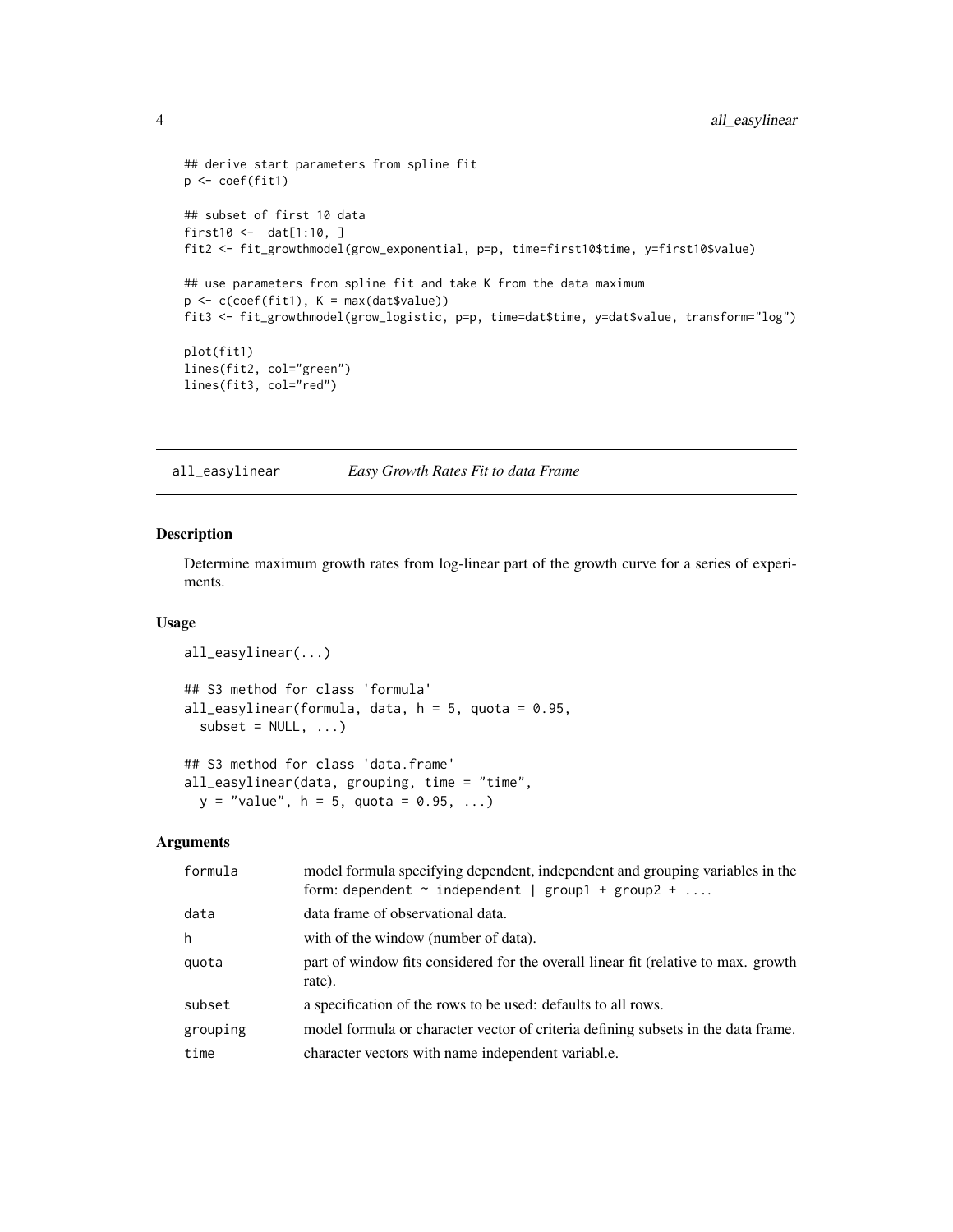# <span id="page-4-0"></span>all\_growthmodels 5

|          | character vector with name of dependent variable |
|----------|--------------------------------------------------|
| $\cdots$ | reserved for future extensions.                  |

# Value

object with parameters of all fits.

#### References

Hall, B. G., H. Acar and M. Barlow 2013. Growth Rates Made Easy. Mol. Biol. Evol. 31: 232-238 doi:10.1093/molbev/mst197

# See Also

Other fitting functions: [all\\_growthmodels](#page-4-1), [all\\_splines](#page-6-1), [fit\\_easylinear](#page-9-1), [fit\\_growthmodel](#page-11-1), [fit\\_spline](#page-12-1)

#### Examples

```
library("growthrates")
L <- all_easylinear(value ~ time | strain + conc + replicate, data=bactgrowth)
summary(L)
coef(L)
rsquared(L)
results <- results(L)
library(lattice)
xyplot(mumax ~ conc|strain, data=results)
```
<span id="page-4-1"></span>all\_growthmodels *Fit Nonlinear Growth Models to Data Frame*

#### Description

Determine maximum growth rates by nonlinear fits for a series of experiments.

# Usage

```
all_growthmodels(...)
## S3 method for class 'formula'
all_growthmodels(formula, data, p, lower = -Inf,
 upper = Inf, which = names(p), FUN = NULL, method = "Marq",
  transform = c("none", "log"), ..., subset = NULL,
 ncores = detectCores(logical = FALSE))
```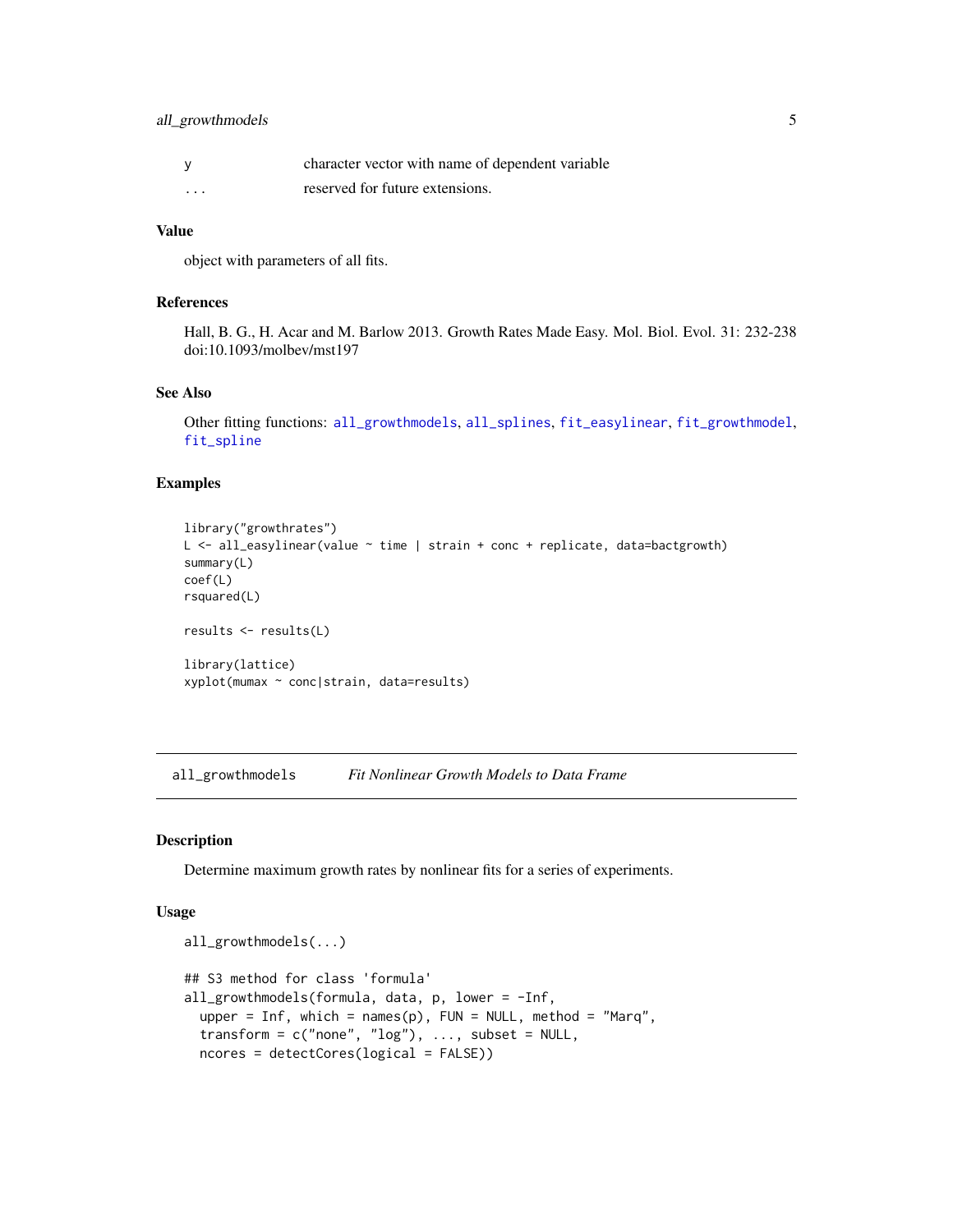```
## S3 method for class 'function'
all_growthmodels(FUN, p, data, grouping = NULL,
 time = "time", y = "value", lower = -Inf, upper = Inf,
 which = names(p), method = "Marq", transform = c("none", "log"), ...,ncores = detectCores(logical = FALSE))
```
# Arguments

| formula    | model formula specifying dependent, independent and grouping variables in the<br>form: dependent $\sim$ independent   group1 + group2 +                                                                                                                              |
|------------|----------------------------------------------------------------------------------------------------------------------------------------------------------------------------------------------------------------------------------------------------------------------|
| data       | data frame of observational data.                                                                                                                                                                                                                                    |
| p          | named vector of start parameters and initial values of the growth model.                                                                                                                                                                                             |
| lower      | lower bound of the parameter vector.                                                                                                                                                                                                                                 |
| upper      | upper bound of the parameter vector.                                                                                                                                                                                                                                 |
| which      | vector of parameter names that are to be fitted.                                                                                                                                                                                                                     |
| <b>FUN</b> | function of growth model to be fitted.                                                                                                                                                                                                                               |
| method     | character vector specifying the optimization algorithm.                                                                                                                                                                                                              |
| transform  | fit model to non-transformed or log-transformed data.                                                                                                                                                                                                                |
| subset     | a specification of the rows to be used: defaults to all rows.                                                                                                                                                                                                        |
| ncores     | number of CPU cores used for parallel computation. The number of real cores is<br>detected automatically by default, but fort debugging purposes it could be wise<br>to set ncores $= 1$ . Usage of logical (hyperthreading) cores does not speed up<br>computation. |
| grouping   | vector of grouping variables defining subsets in the data frame.                                                                                                                                                                                                     |
| time       | character vector with name of independent variable.                                                                                                                                                                                                                  |
| y          | character vector with name of dependent variable.                                                                                                                                                                                                                    |
| $\cdots$   | additional parameters passed to the optimizer.                                                                                                                                                                                                                       |

# Value

object containing the parameters of all fits.

#### See Also

Other fitting functions: [all\\_easylinear](#page-3-1), [all\\_splines](#page-6-1), [fit\\_easylinear](#page-9-1), [fit\\_growthmodel](#page-11-1), [fit\\_spline](#page-12-1)

# Examples

```
data(bactgrowth)
splitted.data <- multisplit(value ~ time | strain + conc + replicate,
                 data = bactgrowth)
```
## show which experiments are in splitted.data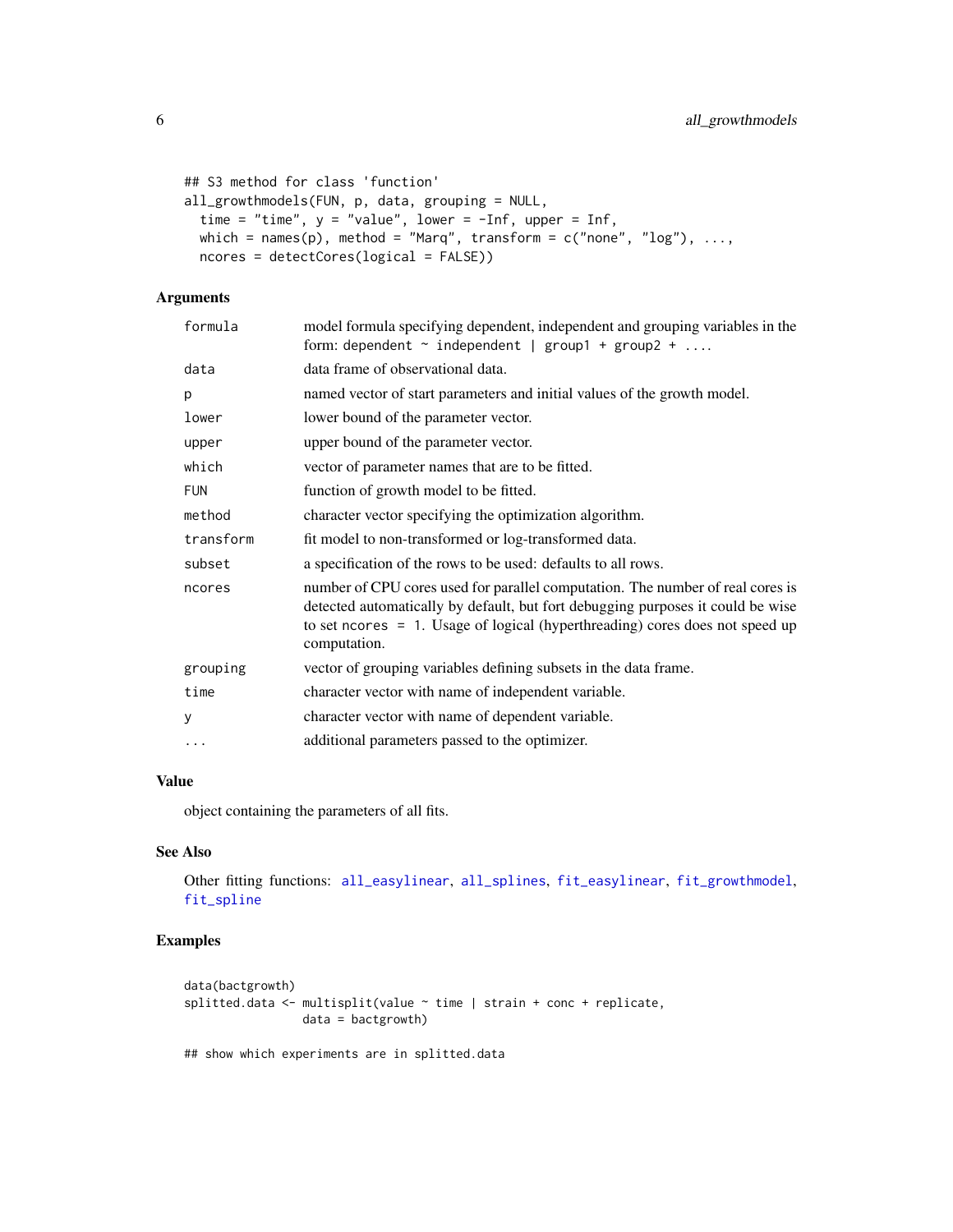# <span id="page-6-0"></span>all\_splines 7

```
names(splitted.data)
## get table from single experiment
dat <- splitted.data[["D:0:1"]]
fit0 <- fit_spline(dat$time, dat$value)
fit1 <- all_splines(value ~ time | strain + conc + replicate,
                 data = bactgrowth, spar = 0.5)
## these examples require some CPU power and may take a bit longer
## initial parameters
p \leftarrow c(coef(fit0), K = max(data\$value))## avoid negative parameters
lower = c(y0 = 0, \text{ mumax} = 0, \text{ K} = 0)## fit all models
fit2 <- all_growthmodels(value ~ time | strain + conc + replicate,
          data = bactgrowth, FUN=grow_logistic,
          p = p, lower = lower, ncores = 2)
results1 <- results(fit1)
results2 <- results(fit2)
plot(results1$mumax, results2$mumax, xlab="smooth splines", ylab="logistic")
## experimental: nonlinear model as part of the formula
fit3 <- all_growthmodels(
          value ~ grow_logistic(time, parms) | strain + conc + replicate,
          data = bactgrowth, p = p, lower = lower, ncores = 2)
## this allows also to fit to the 'global' data set or any subsets
fit4 <- all_growthmodels(
          value ~ grow_logistic(time, parms),
          data = bactgrowth, p = p, lower = lower, ncores = 1)
plot(fit4)
fit5 <- all_growthmodels(
          value ~ grow_logistic(time, parms) | strain + conc,
          data = bactgrowth, p = p, lower = lower, ncores = 2)
plot(fit5)
```
<span id="page-6-1"></span>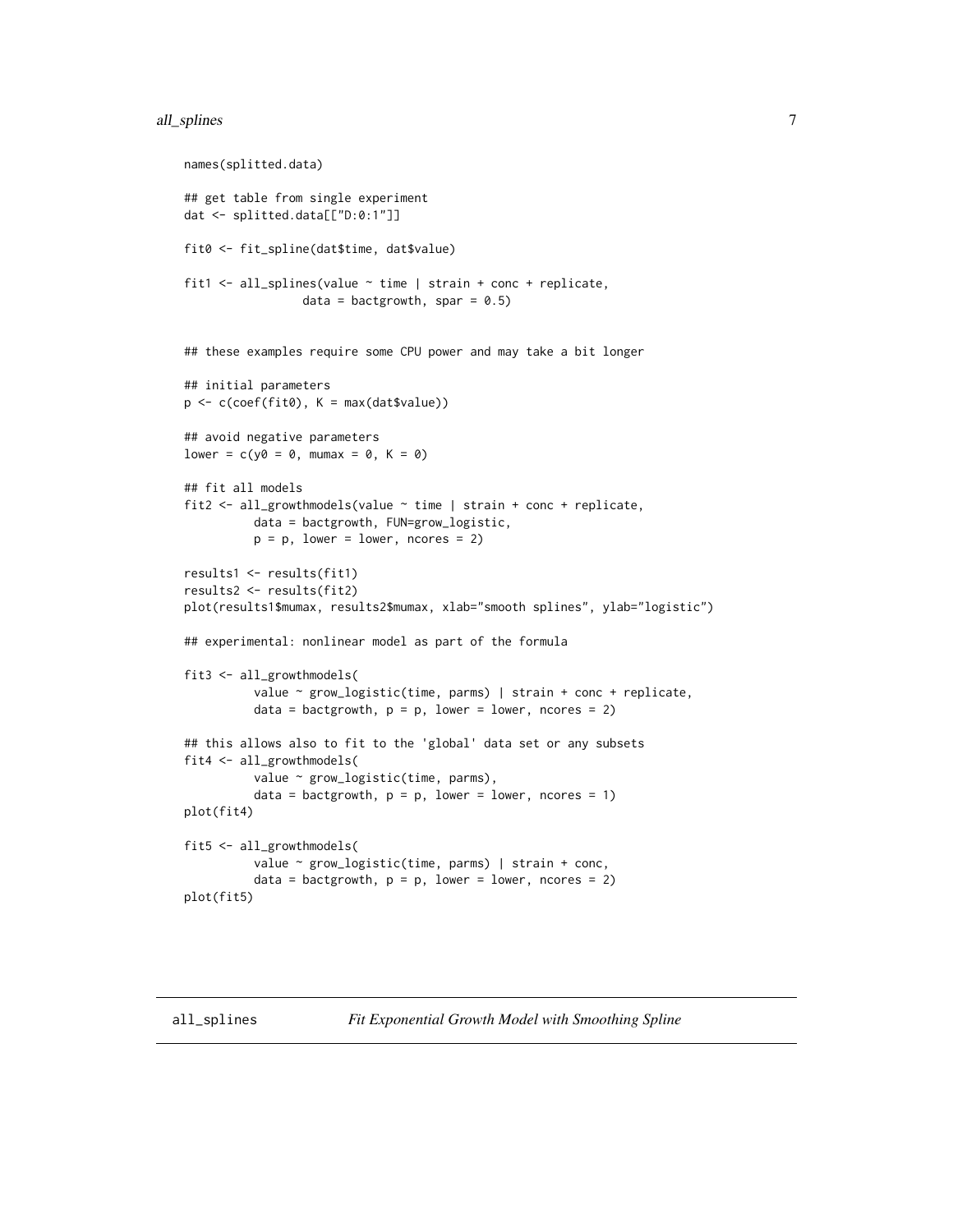<span id="page-7-0"></span>Determine maximum growth rates from log-linear part of the growth curve for a series of experiments by using smoothing splines.

# Usage

```
all_splines(...)
```

```
## S3 method for class 'formula'
all_splines(formula, data = NULL, optgrid = 50,
  subset = NULL, ...## S3 method for class 'data.frame'
```

```
all_splines(data, grouping = NULL, time = "time",
 y = "value", optgrid = 50, ...)
```
#### Arguments

| formula  | model formula specifying dependent, independent and grouping variables in the<br>form: dependent $\sim$ independent   group1 + group2 +                                                                                                                                                                             |
|----------|---------------------------------------------------------------------------------------------------------------------------------------------------------------------------------------------------------------------------------------------------------------------------------------------------------------------|
| data     | data frame of observational data.                                                                                                                                                                                                                                                                                   |
| optgrid  | number of steps on the x-axis used for searching the maximum of the first deriva-<br>tive of the spline. The default should work in most cases, as long as the data are<br>equally spaced. A smaller number may lead to non-detectable speed-up, but has<br>the risk that the search is trapped in a local minimum. |
| subset   | a specification of the rows to be used: defaults to all rows.                                                                                                                                                                                                                                                       |
| grouping | vector of grouping variables defining subsets in the data frame.                                                                                                                                                                                                                                                    |
| time     | character vectors with name independent variable.                                                                                                                                                                                                                                                                   |
| У        | character vector with name of dependent variable.                                                                                                                                                                                                                                                                   |
| $\cdot$  | other parameters passed to smooth. spline, see details.                                                                                                                                                                                                                                                             |

# Details

The method was inspired by an algorithm of Kahm et al. (2010), with different settings and assumptions. In the moment, spline fitting is always done with log-transformed data, assuming exponential growth at the time point of the maximum of its first derivative.

All the hard work is done by function smooth. spline from package stats, that is highly user configurable. Normally, smoothness is automatically determined via cross-validation. This works well in many cases, whereas manual adjustment is required otherwise, e.g. by setting spar to a fixed value [0, 1] that also disables cross-validation. A typical case where cross validation does not work is, if time dependent measurements are taken as pseudoreplicates from the same experimental unit.

# Value

object with parameters of the fit.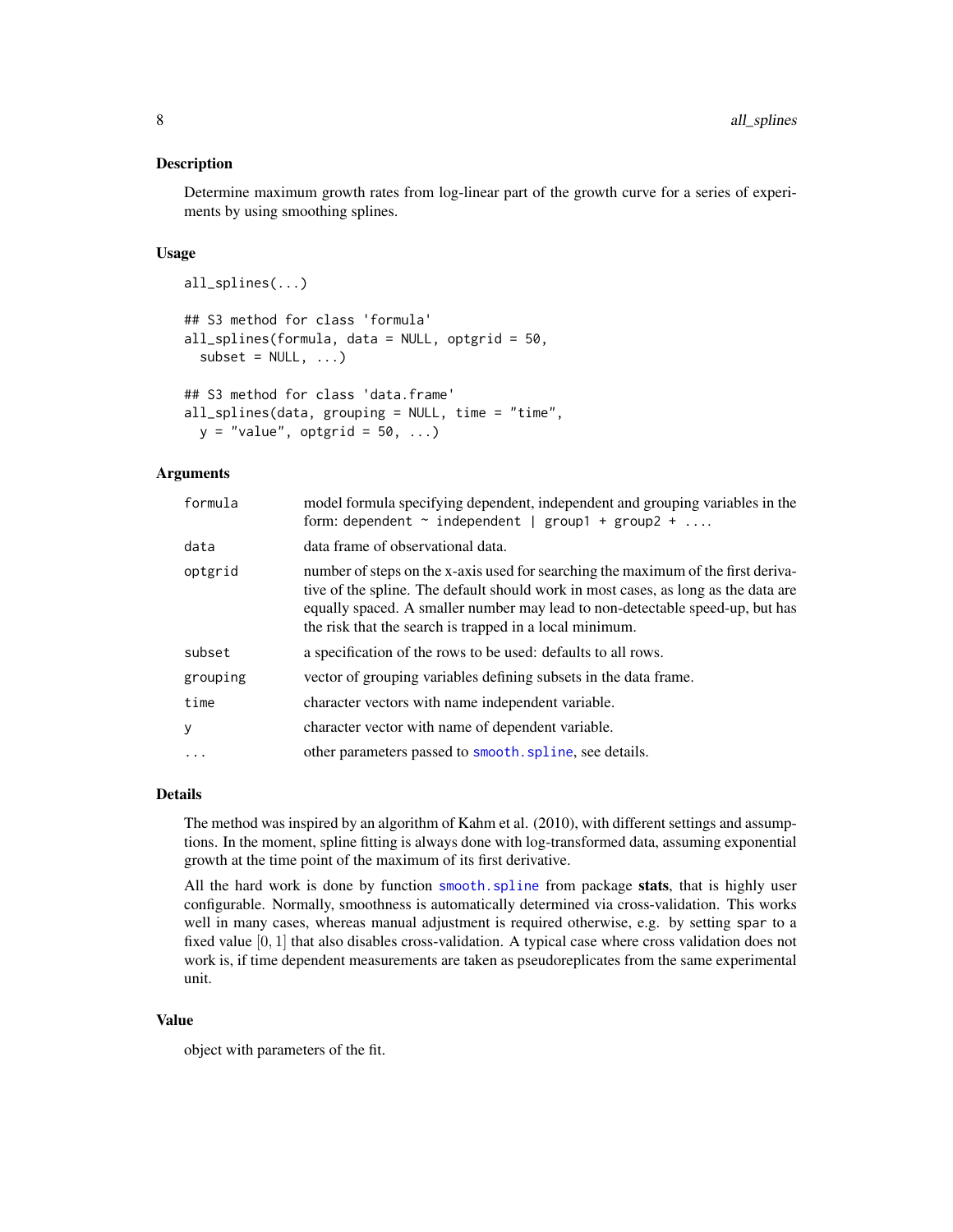# <span id="page-8-0"></span>bactgrowth 9

# References

Kahm, M., Hasenbrink, G., Lichtenberg-Frate, H., Ludwig, J., Kschischo, M. 2010. grofit: Fitting Biological Growth Curves with R. Journal of Statistical Software, 33(7), 1-21. URL [http://www.](http://www.jstatsoft.org/v33/i07/) [jstatsoft.org/v33/i07/](http://www.jstatsoft.org/v33/i07/)

#### See Also

Other fitting functions: [all\\_easylinear](#page-3-1), [all\\_growthmodels](#page-4-1), [fit\\_easylinear](#page-9-1), [fit\\_growthmodel](#page-11-1), [fit\\_spline](#page-12-1)

# Examples

```
data(bactgrowth)
L <- all_splines(value ~ time | strain + conc + replicate,
                 data = bactgrowth, spar = 0.5)
par(mfrow=c(4, 3))
plot(L)
results <- results(L)
xyplot(mumax ~ log(conc + 1)|strain, data=results)
## fit splines at lower grouping levels
L2 \leq all\_splines(value \sim time \mid conc + strain,data = bactgrowth, spar = 0.5)
plot(L2)
## total data set without any grouping
L3 <- all_splines(value ~ time,
                    data = bactgrowth, spar = 0.5)
par(mfrow=c(1, 1))
plot(L3)
```
bactgrowth *Plate Reader Data of Bacterial Growth*

#### Description

Example data set from growth experiments with different concentrations of antibiotics.

#### Format

Data frame with the following columns:

strain identifier of the bacterial strain, D=donor, R=recipient, T=transconjugant.

replicate replicate of the trial.

conc concentration of the antibiotics (Tetracycline).

time time in hours.

value bacteria concentration measured as optical density.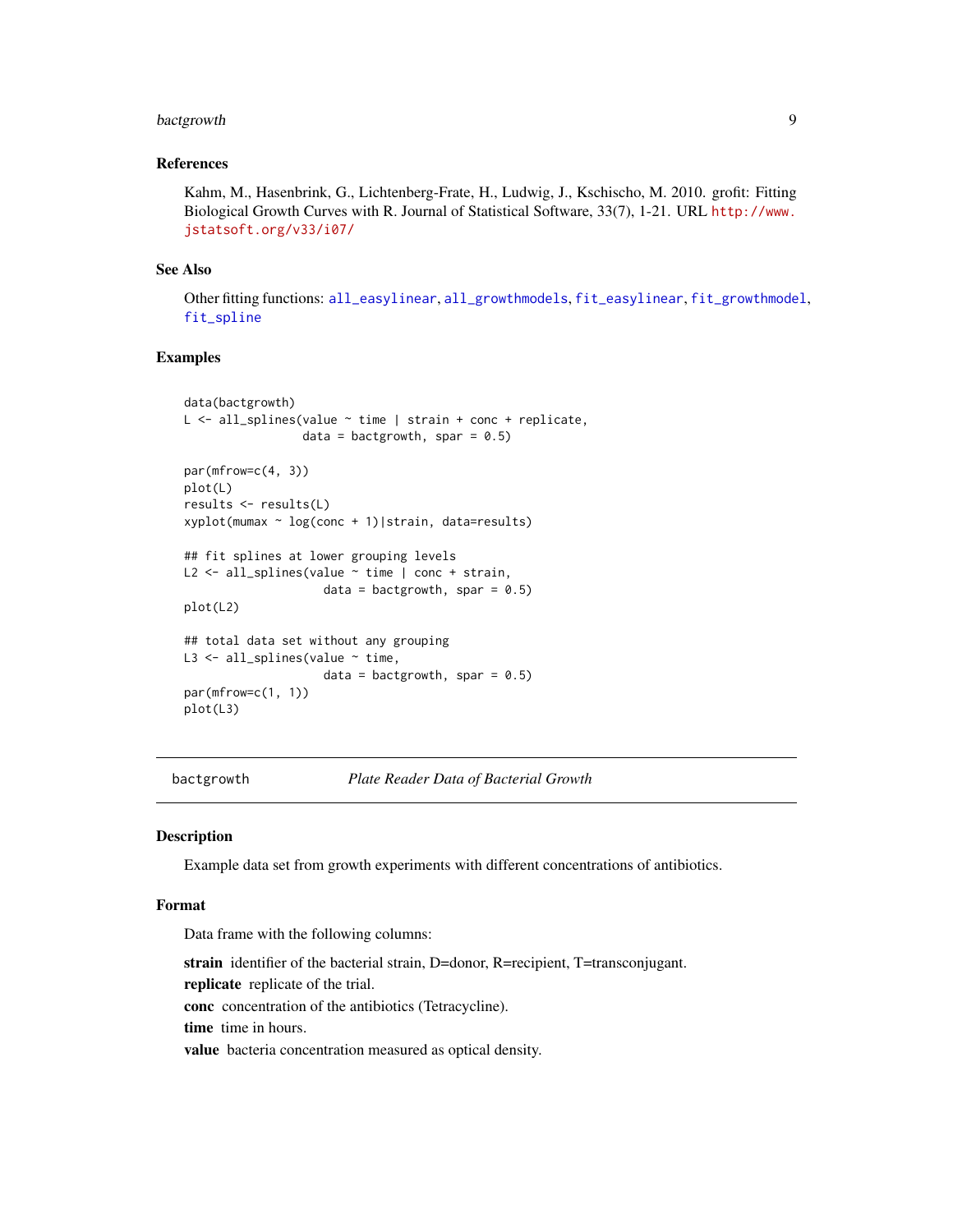# Details

This rather 'difficult' data set was intentionally selected to make model fitting by the package more challenging.

# Source

Claudia Seiler, TU Dresden, Institute of Hydrobiology.

#### Examples

```
## plot data and determine growth rates
data(bactgrowth)
library(lattice)
xyplot(value ~ time | strain + as.factor(conc),
     data = bactgrowth, groups = replicate)
```
<span id="page-9-1"></span>fit\_easylinear *Fit Exponential Growth Model with a Heuristic Linear Method*

# Description

Determine maximum growth rates from the log-linear part of a growth curve using a heuristic approach similar to the "growth rates made easy"-method of Hall et al. (2013).

#### Usage

fit\_easylinear(time,  $y$ ,  $h = 5$ , quota = 0.95)

# Arguments

| time  | vector of independent variable.                                                             |
|-------|---------------------------------------------------------------------------------------------|
| y     | vector of dependent variable (concentration of organisms).                                  |
| h     | width of the window (number of data).                                                       |
| quota | part of window fits considered for the overall linear fit (relative to max. growth<br>rate) |

#### Details

The algorithm works as follows:

1. Fit linear regressions to all subsets of h consecutive data points. If for example  $h = 5$ , fit a linear regression to points  $1 \dots 5, 2 \dots 6, 3 \dots 7$  and so on. The method seeks the highest rate of exponential growth, so the dependent variable is of course log-transformed.

<span id="page-9-0"></span>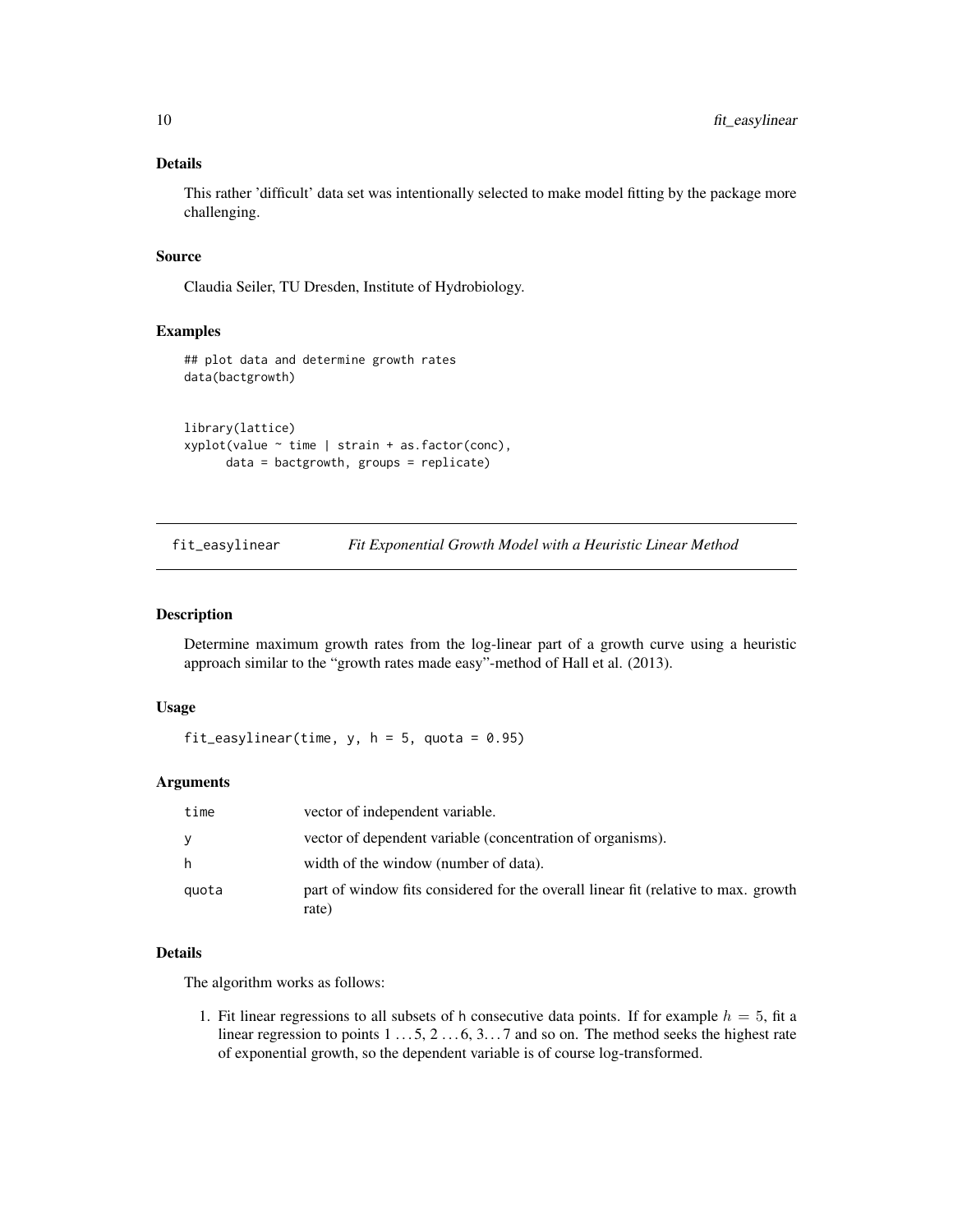# <span id="page-10-0"></span>fit\_easylinear 11

2. Find the subset with the highest slope

 $b_max$ 

and include also the data points of adjacent subsets that have a slope of at least

quota  $\cdot$   $b_max$ 

, e.g. all data sets that have at least 95% of the maximum slope.

3. Fit a new linear model to the extended data window identified in step 2.

# Value

object with parameters of the fit.

# References

Hall, B. G., H. Acar and M. Barlow 2013. Growth Rates Made Easy. Mol. Biol. Evol. 31: 232-238 doi:10.1093/molbev/mst197

# See Also

Other fitting functions: [all\\_easylinear](#page-3-1), [all\\_growthmodels](#page-4-1), [all\\_splines](#page-6-1), [fit\\_growthmodel](#page-11-1), [fit\\_spline](#page-12-1)

```
data(bactgrowth)
splitted.data <- multisplit(bactgrowth, c("strain", "conc", "replicate"))
dat <- splitted.data[[1]]
plot(value ~ time, data=dat)fit <- fit_easylinear(dat$time, dat$value)
plot(fit)
plot(fit, log="y")
plot(fit, which="diagnostics")
fitx <- fit_easylinear(dat$time, dat$value, h=8, quota=0.95)
plot(fit, log="y")
lines(fitx, pch="+", col="blue")
plot(fit)
lines(fitx, pch="+", col="blue")
```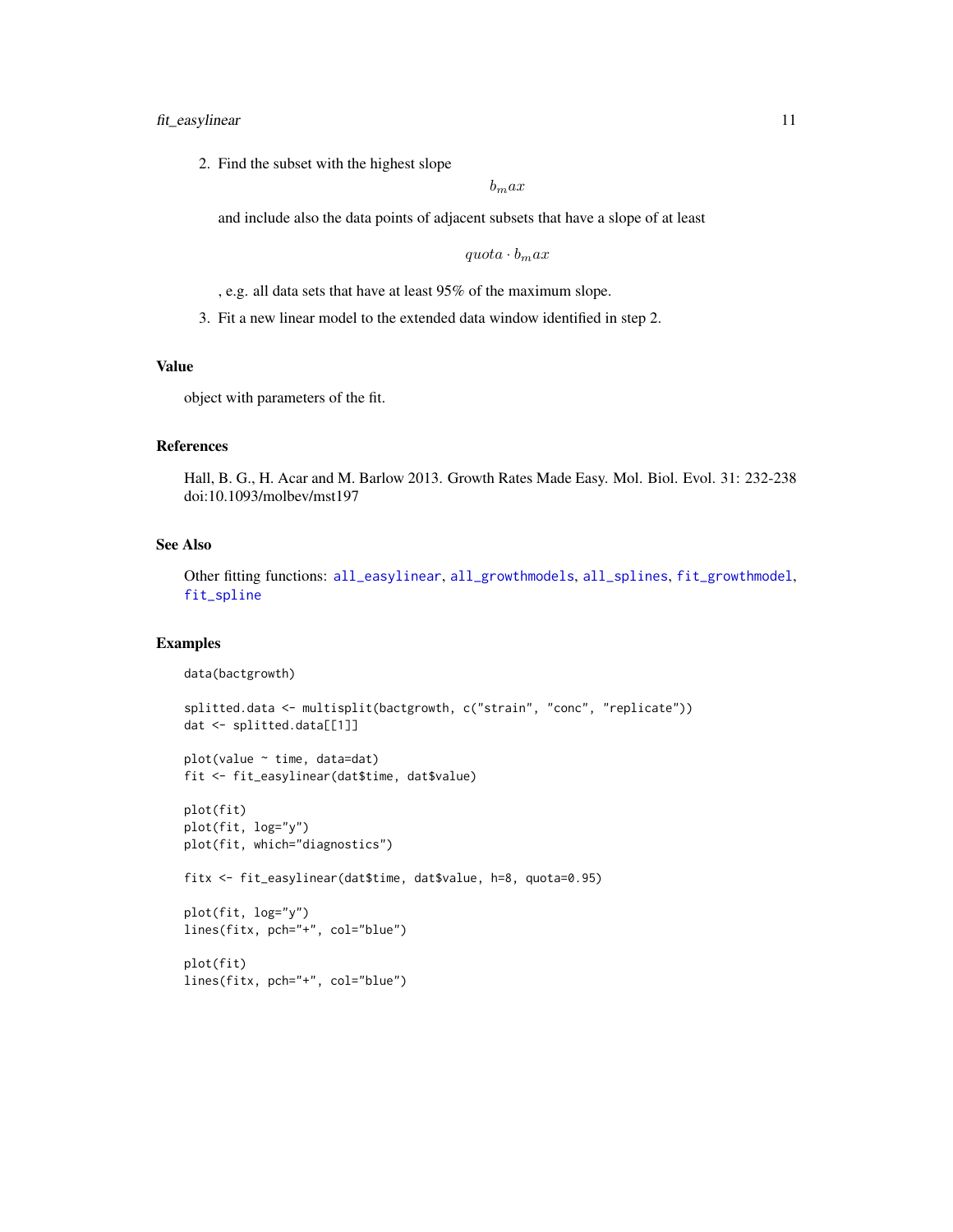<span id="page-11-1"></span><span id="page-11-0"></span>

Determine maximum growth rates by fitting nonlinear models.

# Usage

```
fit_growthmodel(FUN, p, time, y, lower = -Inf, upper = Inf,
 which = names(p), method = "Marq", transform = c("none", "log"),
  control = NULL, ...)
```
# Arguments

| <b>FUN</b> | function of growth model to be fitted.                                   |
|------------|--------------------------------------------------------------------------|
| p          | named vector of start parameters and initial values of the growth model. |
| time       | vector of independent variable.                                          |
| у          | vector of dependent variable (concentration of organisms).               |
| lower      | lower bound of the parameter vector (optional).                          |
| upper      | upper bound of the parameter vector (optional).                          |
| which      | vector of parameter names that are to be fitted.                         |
| method     | character vector specifying the optimization algorithm.                  |
| transform  | fit model to non-transformed or log-transformed data.                    |
| control    | A list of control parameters for the optimizers. See Details.            |
| .          | additional parameters passed to the optimizer.                           |
|            |                                                                          |

## Details

This function calls modFit from package FME. Syntax of control parameters and available options may differ, depending on the optimizer used, except control=list(trace=...) that switches tracing on and off for all methods and is either TRUE, or FALSE, or an integer value like 0, 1, 2, 3, depending on the optimizer.

# Value

object with parameters of the fit.

#### See Also

[modFit](#page-0-0) about constrained fitting of models to data

Other fitting functions: [all\\_easylinear](#page-3-1), [all\\_growthmodels](#page-4-1), [all\\_splines](#page-6-1), [fit\\_easylinear](#page-9-1), [fit\\_spline](#page-12-1)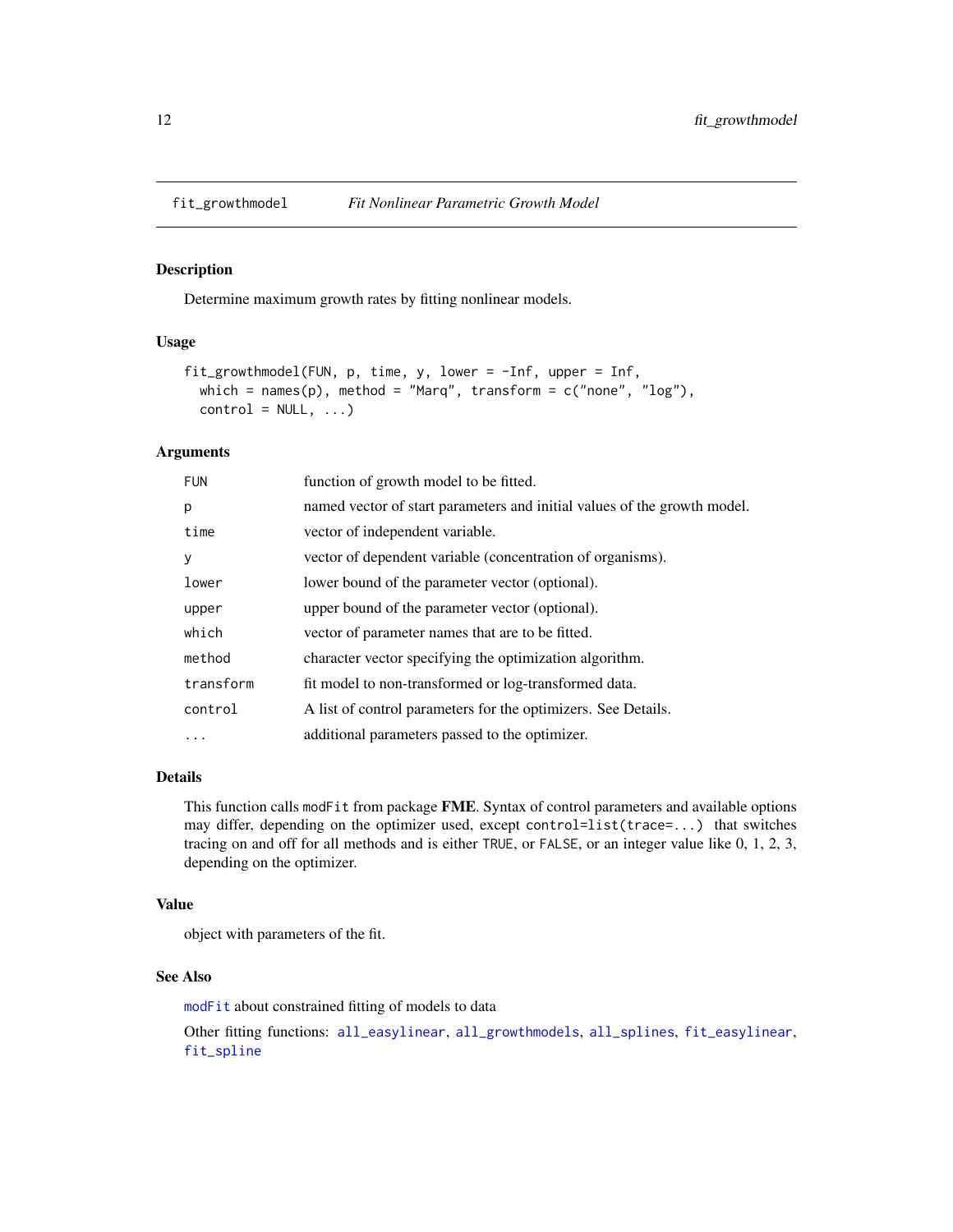#### <span id="page-12-0"></span>fit\_spline 13

# Examples

```
data(bactgrowth)
splitted.data <- multisplit(bactgrowth, c("strain", "conc", "replicate"))
## get one element either by index or by name
dat <- splitted.data[[1]]
dat <- splitted.data[["D:0:1"]]
p \leq -c(y0 = 0.01, \text{ mumax} = 0.2, K = 0.1)## unconstraied fitting
fit1 <- fit_growthmodel(FUN = grow_logistic, p = p, dat$time, dat$value)
coef(fit1)
summary(fit1)
## optional box-constraints
lower \langle -c(y\theta = 1e-6, \text{ mumax} = \theta, K = \theta \rangleupper <- c(y0 = 0.05, mumax = 5, K = 0.5)
fit1 <- fit_growthmodel(
  FUN = grow\_logistic, p = p, dat$time, dat$value,
  lower = lower, upper = upper)plot(fit1, log="y")
```
# <span id="page-12-1"></span>fit\_spline *Fit Exponential Growth Model with Smoothing Spline*

# Description

Determine maximum growth rates from the first derivative of a smoothing spline.

# Usage

```
fit_spline(time, y, optgrid = length(time), ...)
```
#### Arguments

| time    | vector of independent variable.                                                                                                                                                                                                                                                       |
|---------|---------------------------------------------------------------------------------------------------------------------------------------------------------------------------------------------------------------------------------------------------------------------------------------|
| y       | vector of dependent variable (concentration of organisms).                                                                                                                                                                                                                            |
| optgrid | number of steps on the x-axis used for the optimum search, algorithm. The<br>default should work in most cases, as long as the data are equally spaced. A<br>smaller number may lead to non-detectable speed-up, but has the risk that the<br>search gets trapped in a local minimum. |
|         | other parameters passed to smooth. spline, see details.                                                                                                                                                                                                                               |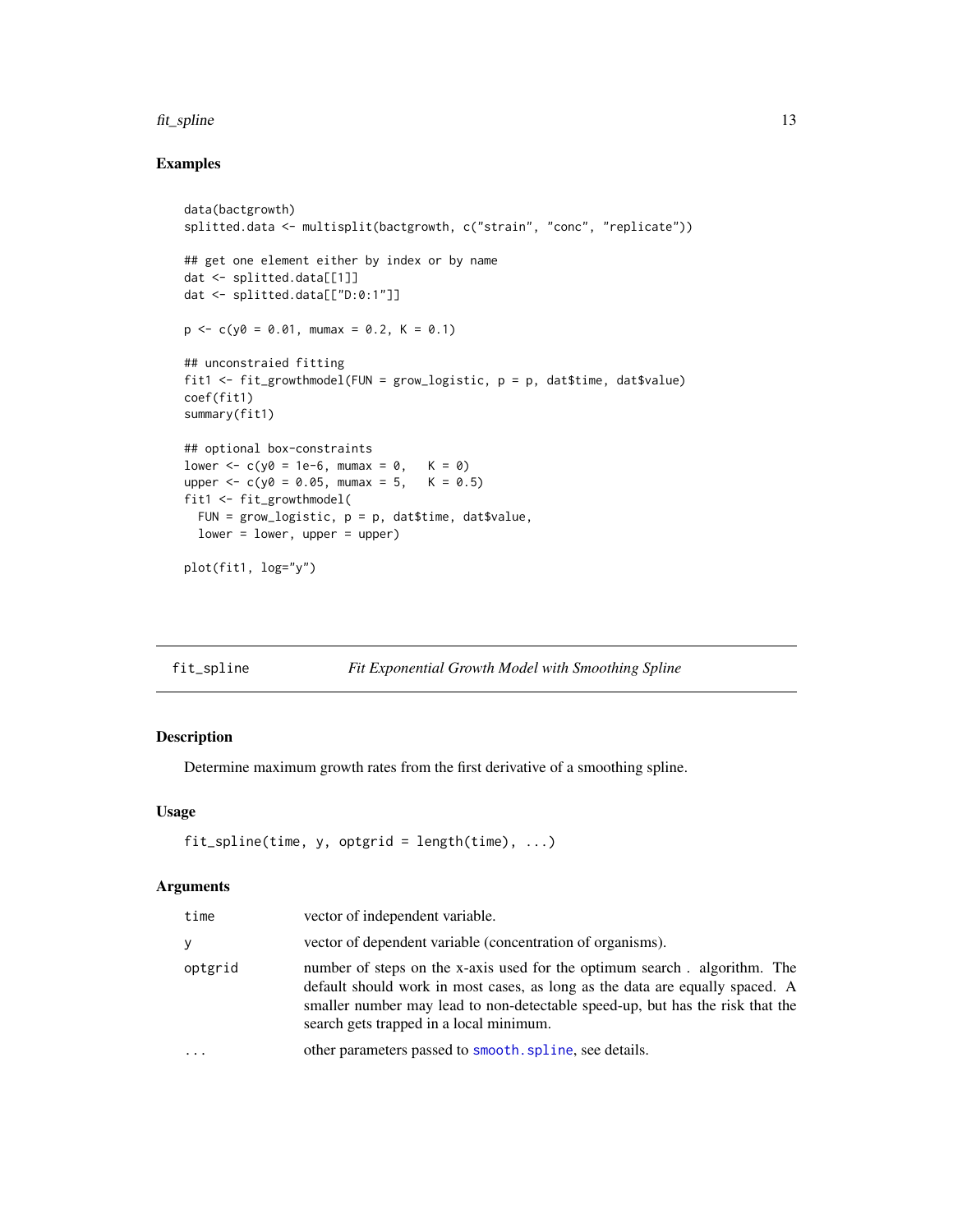#### Details

The method was inspired by an algorithm of Kahm et al. (2010), with different settings and assumptions. In the moment, spline fitting is always done with log-transformed data, assuming exponential growth at the time point of the maximum of the first derivative of the spline fit.

All the hard work is done by function smooth. spline from package stats, that is highly user configurable. Normally, smoothness is automatically determined via cross-validation. This works well in many cases, whereas manual adjustment is required otherwise, e.g. by setting spar to a fixed value  $[0, 1]$  that also disables cross-validation.

# Value

object with parameters of the fit

# References

Kahm, M., Hasenbrink, G., Lichtenberg-Frate, H., Ludwig, J., Kschischo, M. 2010. grofit: Fitting Biological Growth Curves with R. Journal of Statistical Software, 33(7), 1-21. URL [http://www.](http://www.jstatsoft.org/v33/i07/) [jstatsoft.org/v33/i07/](http://www.jstatsoft.org/v33/i07/)

# See Also

Other fitting functions: [all\\_easylinear](#page-3-1), [all\\_growthmodels](#page-4-1), [all\\_splines](#page-6-1), [fit\\_easylinear](#page-9-1), [fit\\_growthmodel](#page-11-1)

```
data(bactgrowth)
splitted.data <- multisplit(bactgrowth, c("strain", "conc", "replicate"))
dat <- splitted.data[[2]]
time <- dat$time
y <- dat$value
## automatic smoothing with cv
res <- fit_spline(time, y)
plot(res, log="y")
plot(res)
coef(res)
## a more difficult data set
dat <- splitted.data[[56]]
time <- dat$time
y <- dat$value
## default parameters
res <- fit_spline(time, y)
plot(res, log="y")
## small optgrid, trapped in local minimum
```
<span id="page-13-0"></span>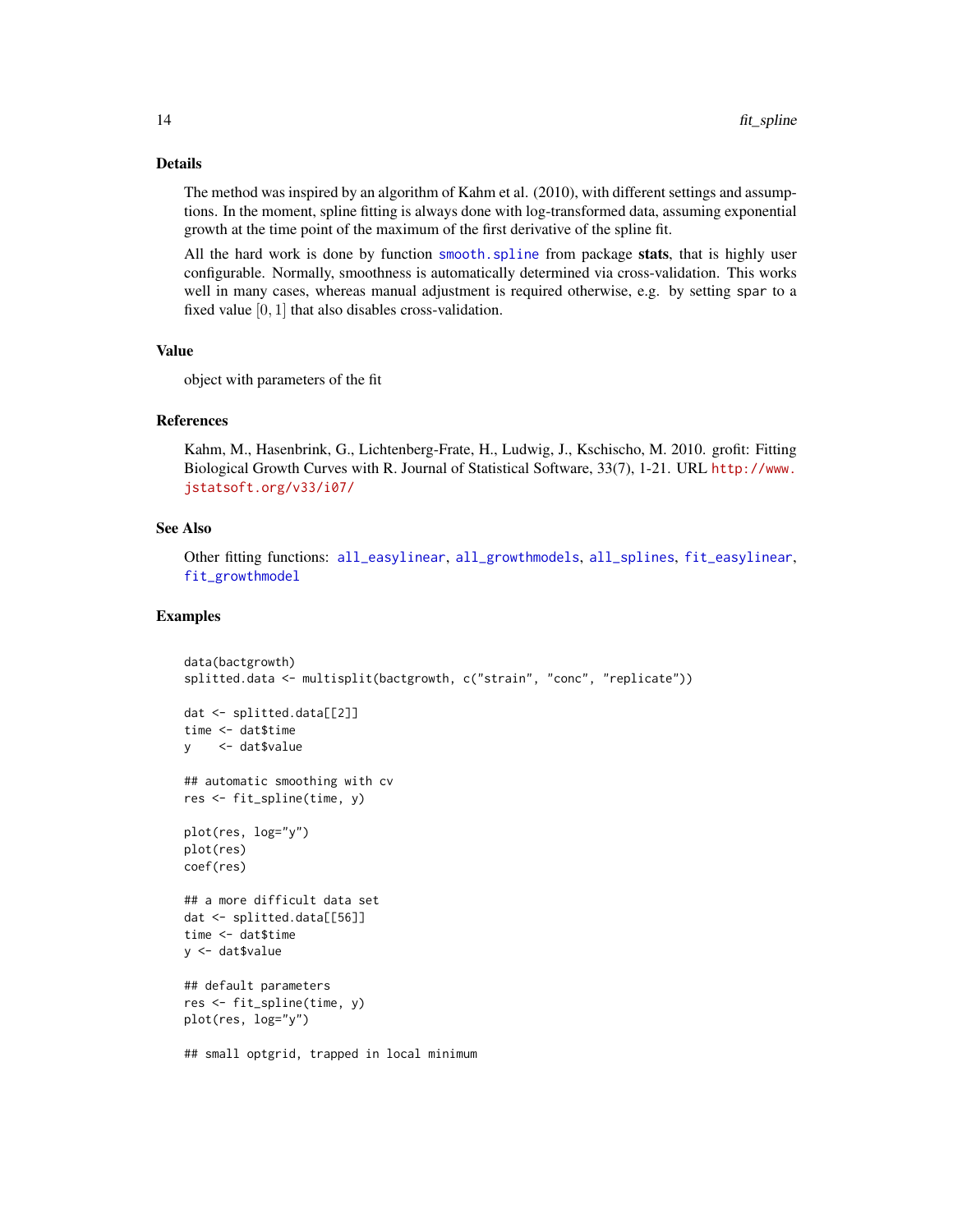# <span id="page-14-0"></span>function\_growthmodel-class 15

```
res <- fit_spline(time, y, optgrid=5)
plot(res, log="y")
## manually selected smoothing parameter
res <- fit_spline(time, y, spar=.5)
plot(res, log="y")
plot(res, ylim=c(0.005, 0.03))
```
function\_growthmodel-class

*Union Class of Growth Model or Function*

#### Description

This class union comprises parametric model functions from class growthmodel and ordinary functions to describe time-dependent growth of organisms.

# See Also

the constructor function [growthmodel](#page-14-1) how to create instances of class growthmodel.

<span id="page-14-1"></span>growthmodel *Create a User-defined Parametric Growth Model*

# Description

This constructor method allows to create user-defined functions that can be used as parametric models describing time-dependent growth of organisms.

# Usage

```
growthmodel(x, panames = NULL)
```
# Arguments

|        | a function with arguments times and parms, and returning a matrix with three<br>columns time, $\nu$ and $\log_\nu$ . |
|--------|----------------------------------------------------------------------------------------------------------------------|
| pnames | character vector with the names of the model parameters.                                                             |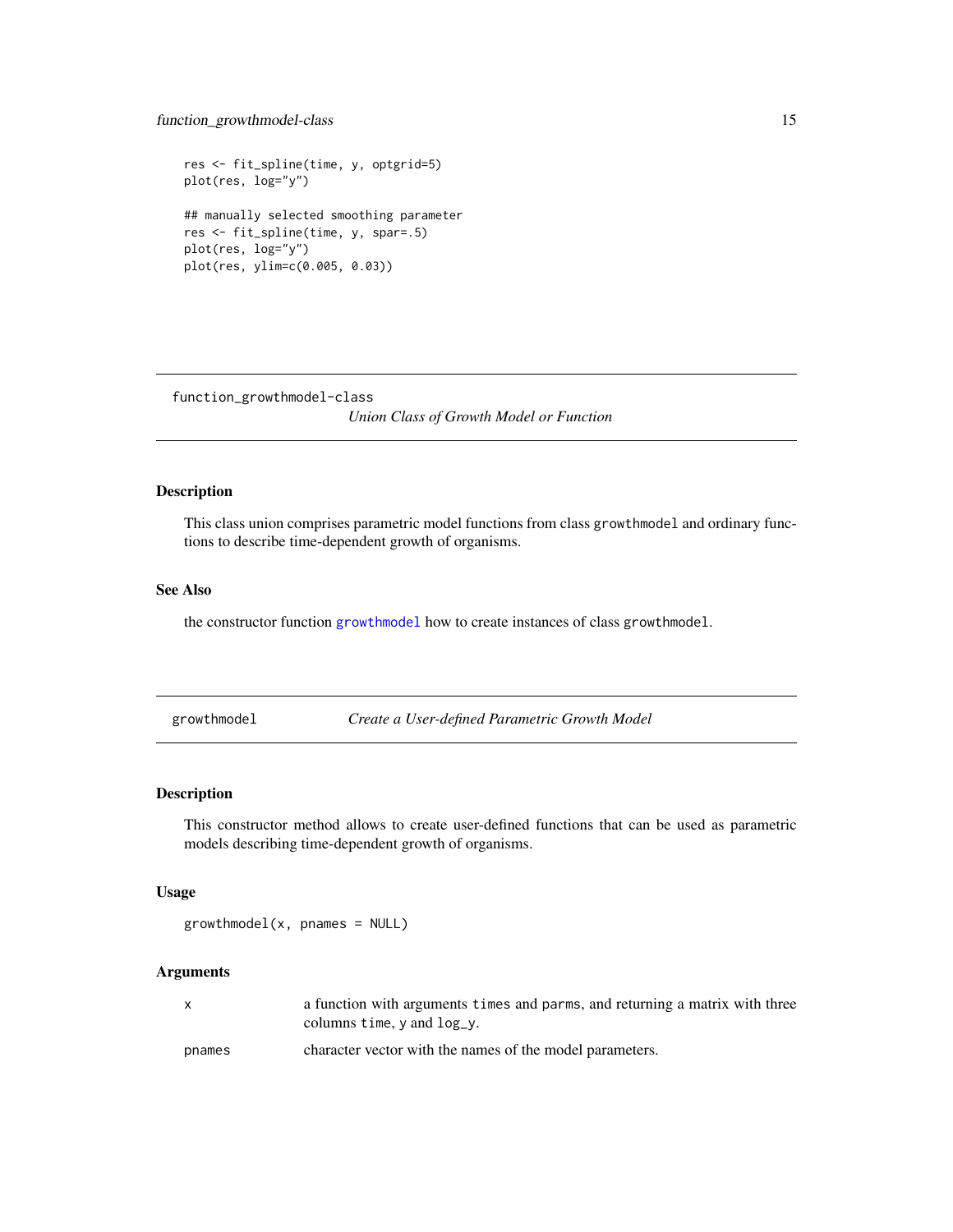# Details

Package growthrates has a plug-in architecture allowing user-defined growth models of the following form:

```
identifier <- function(time, parms) {
  ... content of function here ...
 return(as.matrix(data.frame(time=time, y=y, log_y=log(y))))
}
```
where time is a numeric vector and parms a named, non-nested list of model parameters. The constructor function growthmodel is used to attach the names of the parameters as an optional attribute.

#### See Also

Other growth models: [grow\\_baranyi](#page-16-1), [grow\\_exponential](#page-18-1), [grow\\_gompertz](#page-19-1), [grow\\_huang](#page-20-1), [grow\\_logistic](#page-21-1), [grow\\_richards](#page-22-1), [ode\\_genlogistic](#page-24-1), [ode\\_twostep](#page-26-1)

# Examples

```
test <- function(time, parms) {
  with(as.list(parms), {
    y \le -(K * y0) / (y0 + (K - y0) * exp(-mumax * time)) + y_shiftreturn(as.matrix(data.frame(time=time, y=y, log_y=log(y))))
})
}
mygrowthmodel <- growthmodel(test, c("y0", "mumax", "K", "y_shift"))
```
growthmodel-class *Class of Growth Model Functions*

# Description

This class is used for the parametric grow\_... functions of the package and can also be used for user-defined functions to describe time-dependent growth of organisms.

# See Also

the constructor function [growthmodel](#page-14-1) how to create instances of this class.

<span id="page-15-0"></span>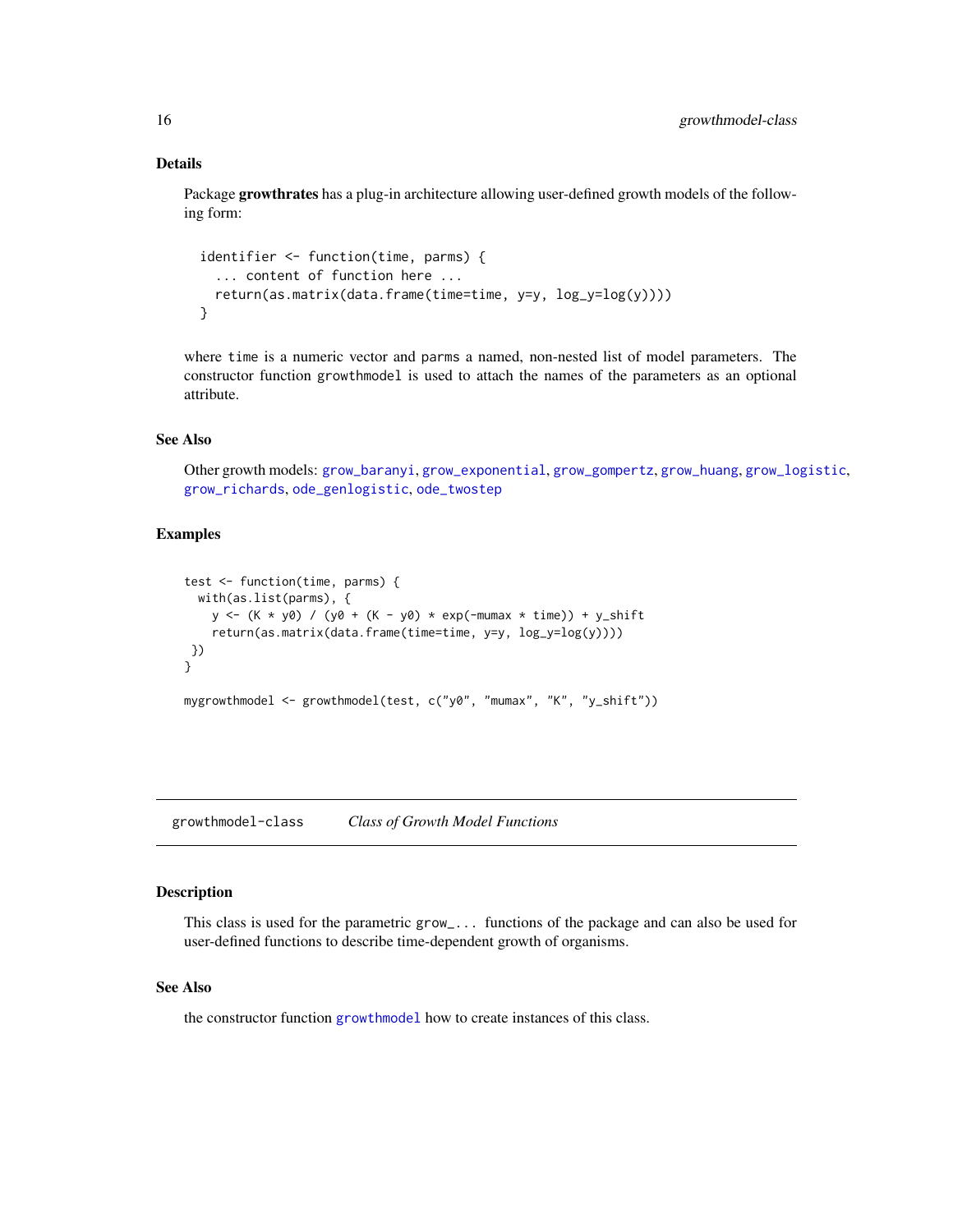<span id="page-16-0"></span>growthrates\_fit-class *S4 Classes of Package* growthrates

#### <span id="page-16-2"></span>Description

growthrates\_fit: top-level class representing a growthrates fit with any method. nonlinear\_fit: single nonlinear growthrates fit with package FME. easylinear\_fit: single fit from the "growthrates made easy"-method. spline\_fit: single fit with (optionally cross-validated) smoothing splines. multiple\_fits: top-level class representing multiple fits with any method. multiple\_easylinear\_fits: class representing multiple fits with the "growthrates made easy" method. multiple\_nonlinear\_fits: class representing multiple nonlinear fits. multiple\_smooth.spline\_fits: class representing multiple smooth.spline fits.

# Slots

FUN model function used.

fit results of the model fit.

obs observation data used for model fitting.

rsquared coefficient of determination.

par parameters of the fit.

ndx index values of the time points used (for easylinear\_fit).

xy x and y values at the maximum of the spline.

<span id="page-16-1"></span>grow\_baranyi *The Baranyi and Roberts Growth Model*

# Description

The growth model of Baranyi and Roberts (1995) written as analytical solution of the system of differential equations.

#### Usage

grow\_baranyi(time, parms)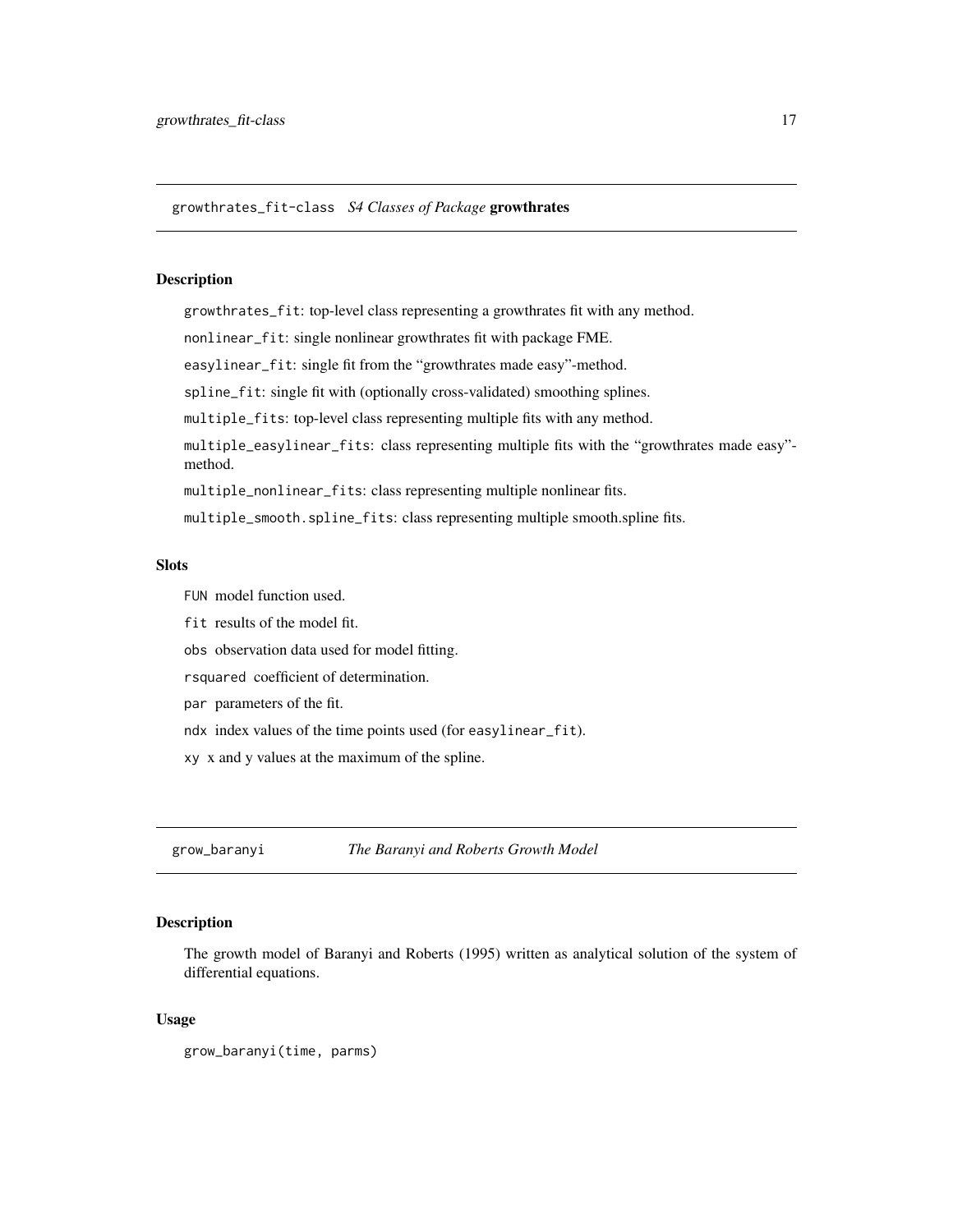#### <span id="page-17-0"></span>Arguments

| time  | vector of time steps (independent variable).                      |
|-------|-------------------------------------------------------------------|
| parms | named parameter vector of the Baranyi growth model with:          |
|       | • y0 initial value of abundance,                                  |
|       | • mumax maximum growth rate (1/time),                             |
|       | • K carrying capacity (max. abundance),                           |
|       | a h0 negrometra encoifujna the initial physiological state of one |

• h0 parameter specifying the initial physiological state of organisms (e.g. cells) and in consequence the lag phase ( $h0 = max$  growth rate  $*$  lag phase).

#### Details

The version of the equation used in this package has the following form:

$$
A = time + 1/munax * log(exp(-numax * time) + exp(-h0) - exp(-numax * time - h0))
$$

$$
log(y) = log(y0) + mumax * A - log(1 + (exp(mumax * A) - 1)/exp(log(K) - log(y0)))
$$

# Value

vector of dependent variable (y) and its log-transformed values (log\_y).

# References

Baranyi, J. and Roberts, T. A. (1994). A dynamic approach to predicting bacterial growth in food. International Journal of Food Microbiology, 23, 277-294.

Baranyi, J. and Roberts, T.A. (1995). Mathematics of predictive microbiology. International Journal of Food Microbiology, 26, 199-218.

# See Also

Other growth models: [grow\\_exponential](#page-18-1), [grow\\_gompertz](#page-19-1), [grow\\_huang](#page-20-1), [grow\\_logistic](#page-21-1), [grow\\_richards](#page-22-1), [growthmodel](#page-14-1), [ode\\_genlogistic](#page-24-1), [ode\\_twostep](#page-26-1)

```
time <- seq(0, 30, length=200)
y <- grow_baranyi(time, c(y0=0.01, mumax=.5, K=0.1, h0=5))[,"y"]
plot(time, y, type="l")
plot(time, y, type="l", log="y")
```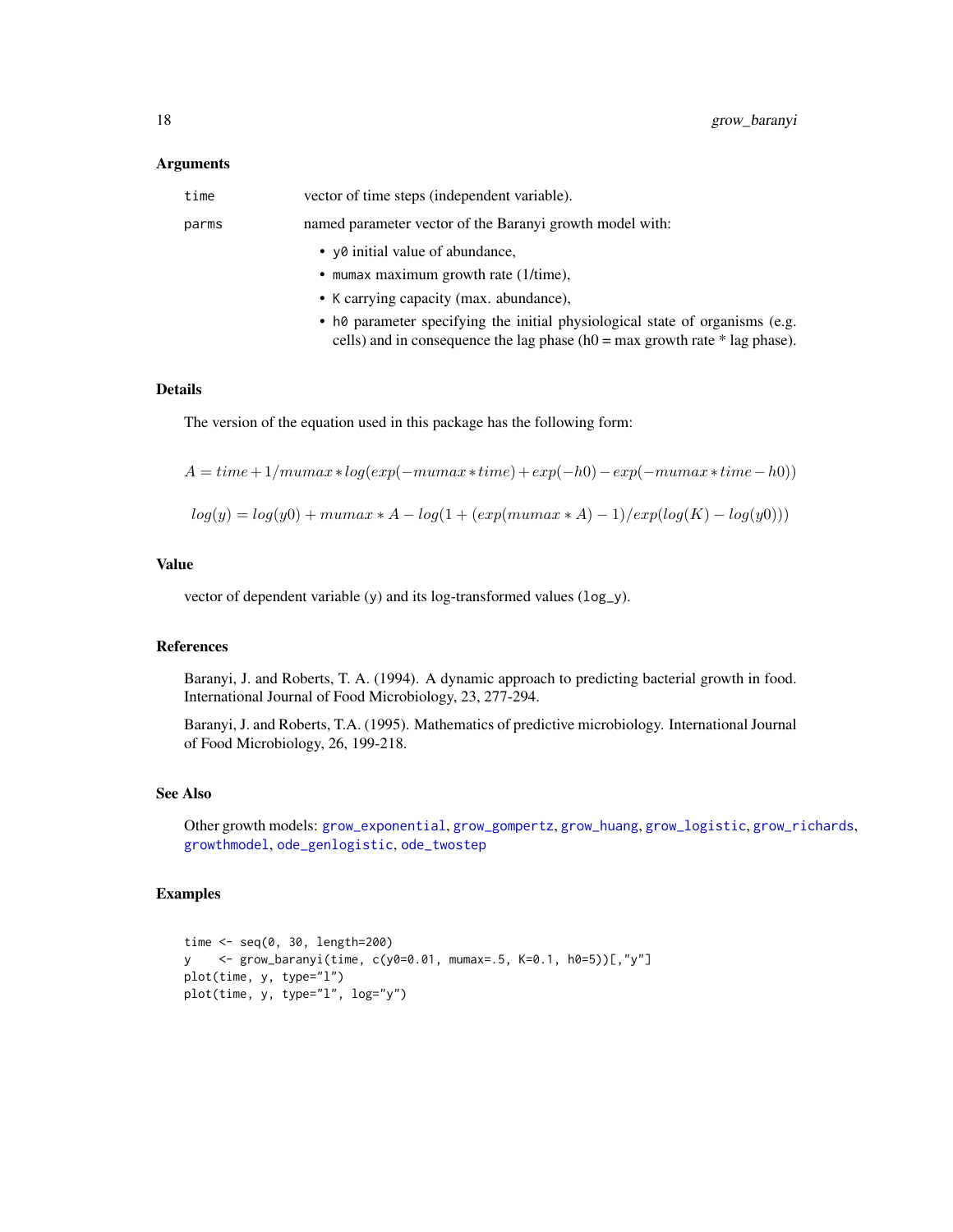<span id="page-18-1"></span><span id="page-18-0"></span>Unlimited exponential growth model.

# Usage

```
grow_exponential(time, parms)
```
# Arguments

| time  | vector of time steps (independent variable).                    |
|-------|-----------------------------------------------------------------|
| parms | named parameter vector of the exponential growth model with:    |
|       | • yo initial abundance (e.g. concentration of bacterial cells). |
|       | • mumax maximum growth rate $(1/time)$ .                        |

# Details

The equation used is:

$$
y = y0 * exp(mumax * time)
$$

# Value

vector of dependent variable (y) and its log-transformed values (log\_y).

# See Also

Other growth models: [grow\\_baranyi](#page-16-1), [grow\\_gompertz](#page-19-1), [grow\\_huang](#page-20-1), [grow\\_logistic](#page-21-1), [grow\\_richards](#page-22-1), [growthmodel](#page-14-1), [ode\\_genlogistic](#page-24-1), [ode\\_twostep](#page-26-1)

```
time <- seq(0, 30, length=200)
y <- grow_exponential(time, c(y0=1, mumax=0.5))[,"y"]
plot(time, y, type="l")
```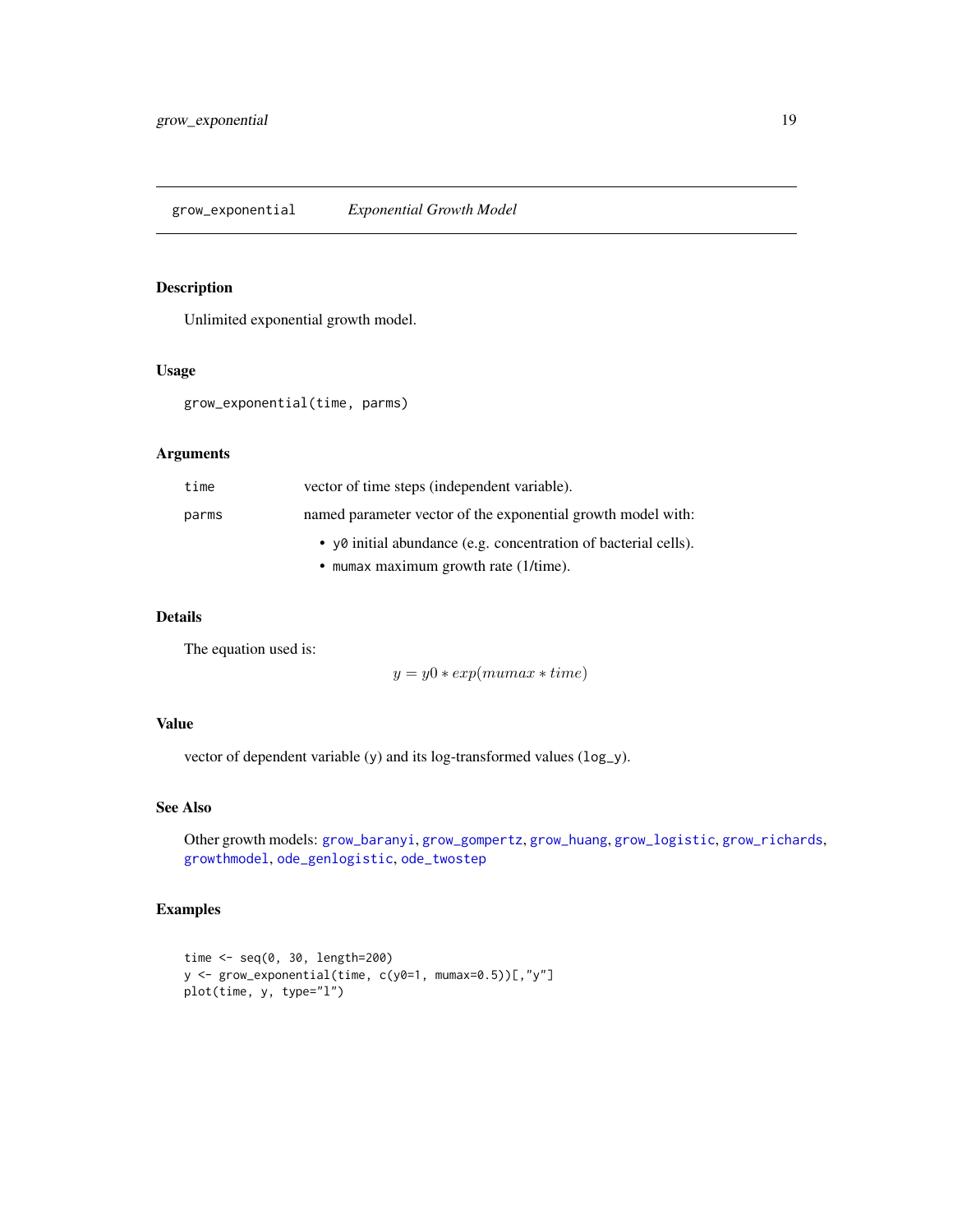<span id="page-19-1"></span><span id="page-19-0"></span>

Gompertz growth model written as analytical solution of the differential equation system.

# Usage

grow\_gompertz(time, parms)

#### Arguments

| time  | vector of time steps (independent variable).              |
|-------|-----------------------------------------------------------|
| parms | named parameter vector of the Gompertz growth model with: |
|       | • yo initial value of abundance.                          |
|       | $\bullet$ mumax maximum growth rate (1/time),             |
|       |                                                           |

• K maximum abundance (carrying capacity).

# Details

The equation used here is:

 $y = K * exp(log(y0/K) * exp(-mumax * time))$ 

# Value

vector of dependent variable (y)

# References

Tsoularis, A. (2001) Analysis of Logistic Growth Models. Res. Lett. Inf. Math. Sci, (2001) 2, 23-46.

# See Also

Other growth models: [grow\\_baranyi](#page-16-1), [grow\\_exponential](#page-18-1), [grow\\_huang](#page-20-1), [grow\\_logistic](#page-21-1), [grow\\_richards](#page-22-1), [growthmodel](#page-14-1), [ode\\_genlogistic](#page-24-1), [ode\\_twostep](#page-26-1)

```
time <- seq(0, 30, length=200)
y <- grow_gompertz(time, c(y0=1, mumax=.2, K=10))[,"y"]
plot(time, y, type="l", ylim=c(0, 20))
```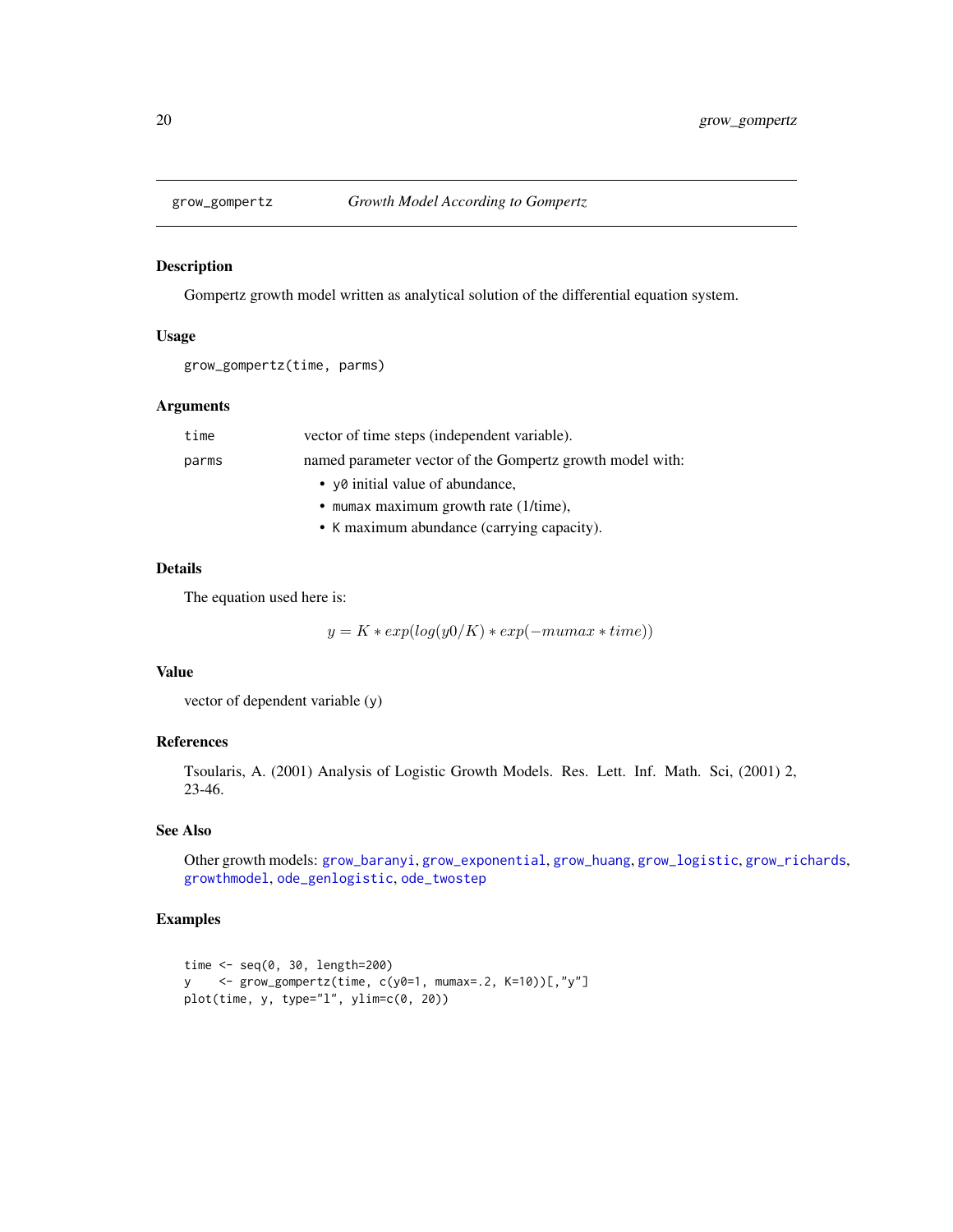<span id="page-20-1"></span><span id="page-20-0"></span>

Huangs growth model written as analytical solution of the differential equations.

#### Usage

grow\_huang(time, parms)

#### **Arguments**

| time  | vector of time steps (independent variable).               |
|-------|------------------------------------------------------------|
| parms | named parameter vector of Huang's growth model with:       |
|       | • yo initial value of abundance,                           |
|       | • mumax maximum growth rate $(1/time)$ ,                   |
|       | • K carrying capacity (max. total concentration of cells), |
|       | • alpha shape parameter determining the curvature,         |
|       | • lambda parameter determining the lag time.               |

# Details

The version of the equation used in this package has the following form:

$$
B = time + 1/alpha * log((1 + exp(-alpha * (time - lambda)))/(1 + exp(a1) * (ambda)))
$$

$$
log(y) = log(y0) + log(K) - log(y0 + (K - y0) * exp(-mumax * B))
$$

In contrast to the original publication, all parameters related to population abundance  $(y, y0, K)$  are given as untransformed values. They are not log-transformed.

In general, using log-transformed parameters would indeed be a good idea to avoid the need of constained optimization, but tests showed that box-constrained optimization worked resonably well. Therefore, handling of optionally log-transformed parameters was removed from the package to avoid confusion. If you want to discuss this, please let me know.

# Value

vector of dependent variable (y) and its log-transformed values (log\_y).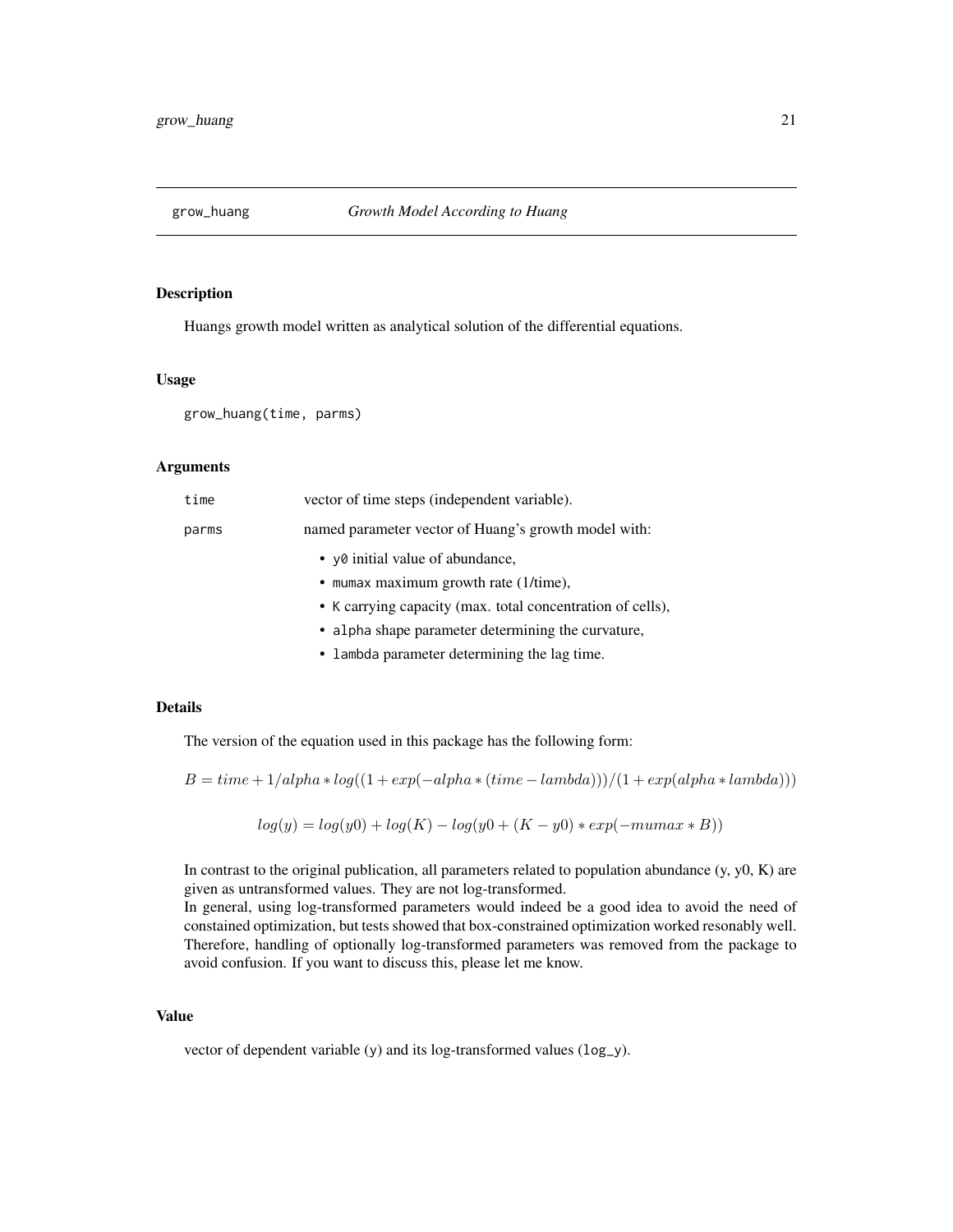#### <span id="page-21-0"></span>References

Huang, Lihan (2008) Growth kinetics of Listeria monocytogenes in broth and beef frankfurters - determination of lag phase duration and exponential growth rate under isothermal conditions. Journal of Food Science 73(5), E235 – E242. doi:10.1111/j.1750-3841.2008.00785.x

Huang, Lihan (2011) A new mechanistic growth model for simultaneous determination of lag phase duration and exponential growth rate and a new Belehdradek-type model for evaluating the effect of temperature on growth rate. Food Microbiology 28, 770 – 776. doi:10.1016/j.fm.2010.05.019

Huang, Lihan (2013) Introduction to USDA Integrated Pathogen Modeling Program (IPMP). Residue Chemistry and Predictive Microbiology Research Unit. USDA Agricultural Research Service.

#### See Also

Other growth models: [grow\\_baranyi](#page-16-1), [grow\\_exponential](#page-18-1), [grow\\_gompertz](#page-19-1), [grow\\_logistic](#page-21-1), [grow\\_richards](#page-22-1), [growthmodel](#page-14-1), [ode\\_genlogistic](#page-24-1), [ode\\_twostep](#page-26-1)

# Examples

```
time <- seq(0, 30, length=200)
y <- grow_huang(time, c(y0=0.01, mumax=.1, K=0.1, alpha=1.5, lambda=3))[,"y"]
plot(time, y, type="l")
plot(time, y, type="l", log="y")
```
<span id="page-21-1"></span>grow\_logistic *Logistic Growth Model*

#### Description

Classical logistic growth model written as analytical solution of the differential equation.

#### Usage

```
grow_logistic(time, parms)
```
#### Arguments

| time  | vector of time steps (independent variable)               |
|-------|-----------------------------------------------------------|
| parms | named parameter vector of the logistic growth model with: |
|       | • yo initial value of population measure                  |
|       | • mumax intrinsic growth rate $(1/time)$                  |
|       | • K carrying capacity (max. total concentration of cells) |

# Details

The equation used is:

 $y = (K * y0)/(y0 + (K - y0) * exp(-mumax * time))$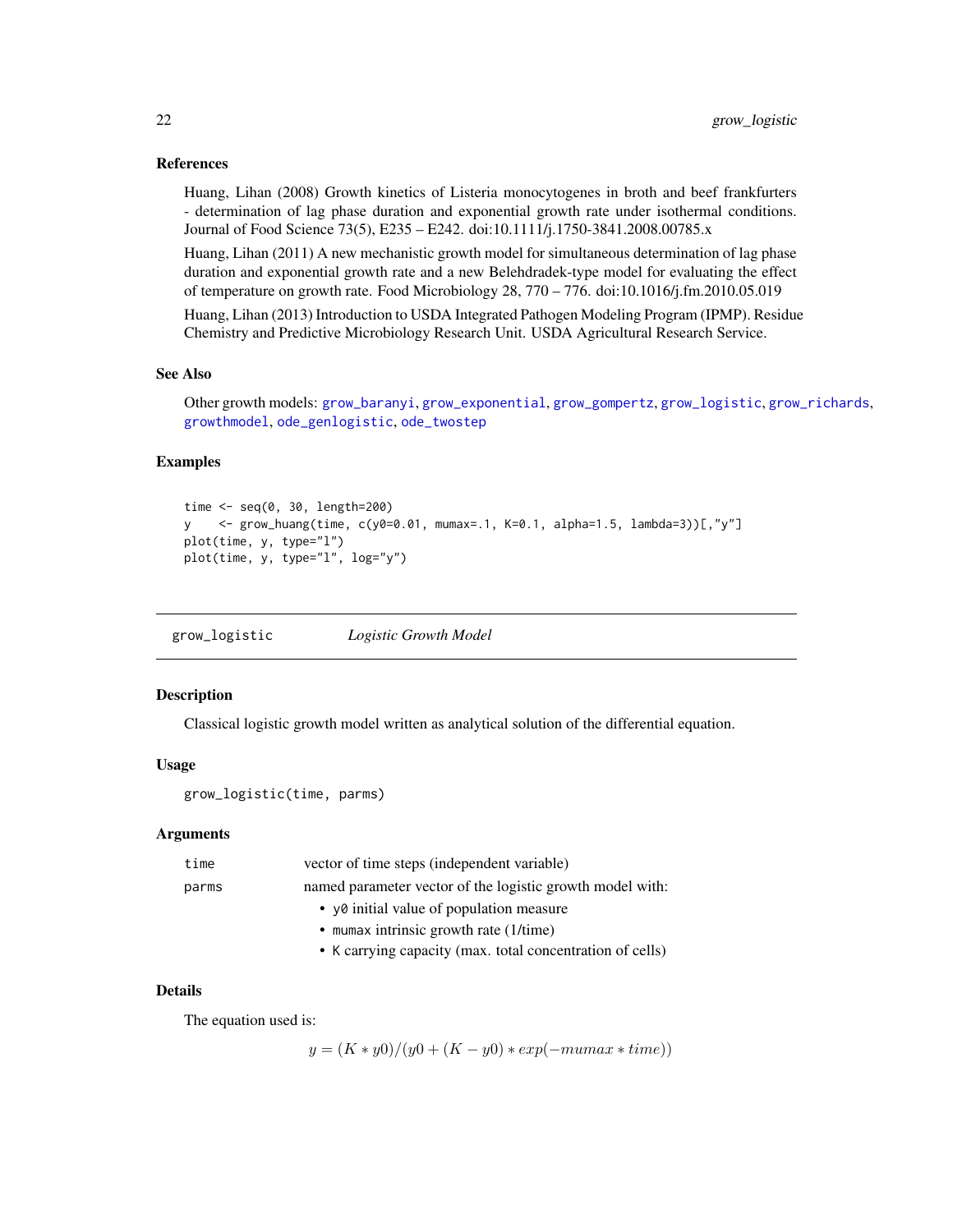# <span id="page-22-0"></span>grow\_richards 23

# Value

vector of dependent variable (y) and its log-transformed values (log\_y).

# See Also

Other growth models: [grow\\_baranyi](#page-16-1), [grow\\_exponential](#page-18-1), [grow\\_gompertz](#page-19-1), [grow\\_huang](#page-20-1), [grow\\_richards](#page-22-1), [growthmodel](#page-14-1), [ode\\_genlogistic](#page-24-1), [ode\\_twostep](#page-26-1)

# Examples

```
time <- seq(0, 30, length=200)
y <- grow_logistic(time, c(y0=1, mumax=0.5, K=10))[,"y"]
plot(time, y, type="l")
```
<span id="page-22-1"></span>grow\_richards *Growth Model According to Richards*

# Description

Richards growth model written as analytical solution of the differential equation.

# Usage

```
grow_richards(time, parms)
```
#### **Arguments**

| time  | vector of time steps (independent variable).                                                     |
|-------|--------------------------------------------------------------------------------------------------|
| parms | named parameter vector of the Richards growth model with:                                        |
|       | • yo initial value of abundance.                                                                 |
|       | • mumax maximum growth rate (note different interpretation compared to ex-<br>ponential growth). |
|       | • K carrying capacity (max. total concentration of cells),                                       |
|       |                                                                                                  |

• beta shape parameter determining the curvature.

# Details

The equation used is:

$$
y = K * (1 - exp(-beta * mumax * time) * (1 - (y0/K)^{-}beta))( - 1/beta)
$$

The naming of parameters used here follows the convention of Tsoularis (2001), but uses mumax for growtrate and y for abundance to make them consistent to other growth functions.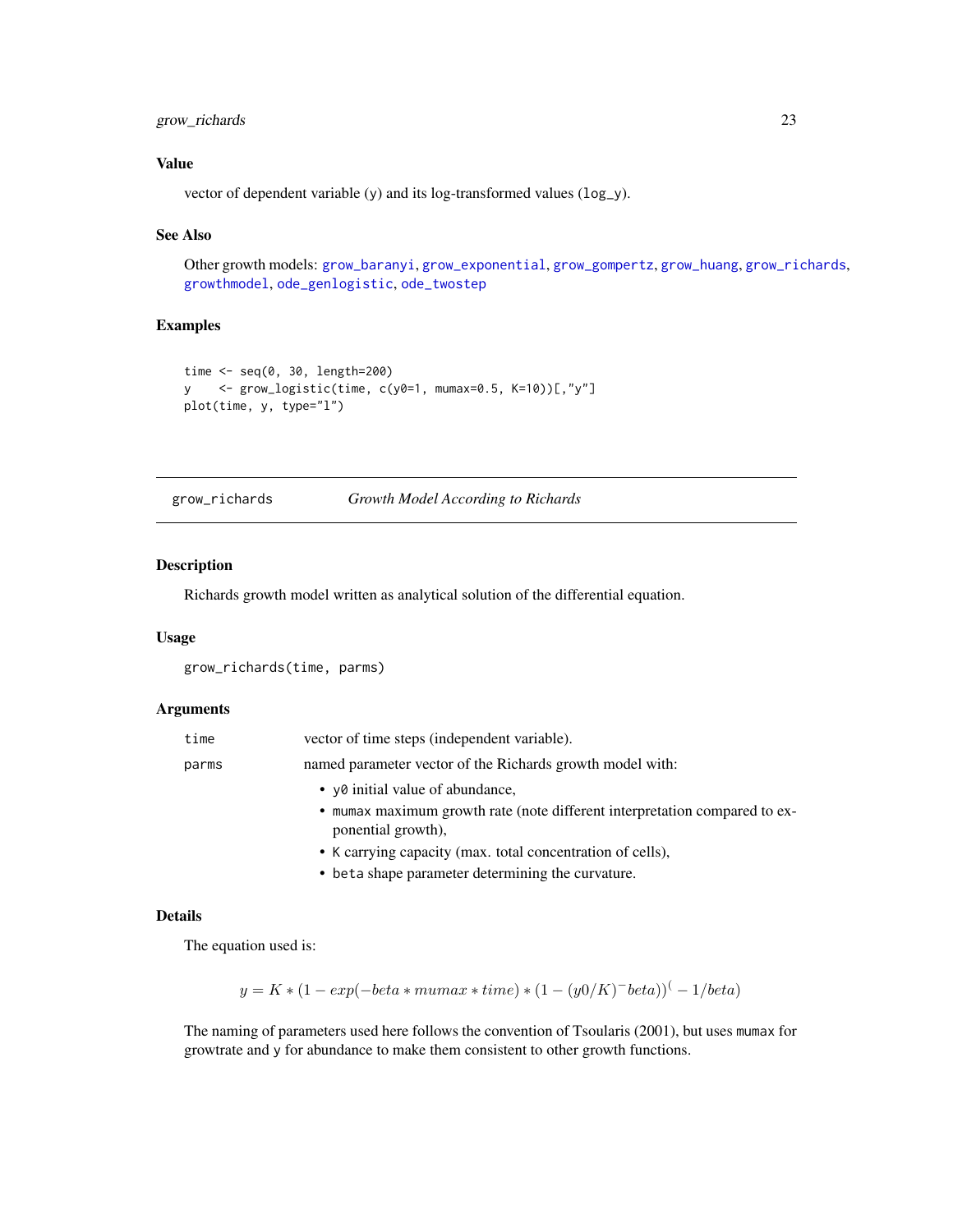# <span id="page-23-0"></span>Value

vector of dependent variable (y) and its log-transformed values (log\_y).

# References

Richards, F. J. (1959) A Flexible Growth Function for Empirical Use. Journal of Experimental Botany 10 (2): 290–300.

Tsoularis, A. (2001) Analysis of Logistic Growth Models. Res. Lett. Inf. Math. Sci, (2001) 2, 23–46.

# See Also

Other growth models: [grow\\_baranyi](#page-16-1), [grow\\_exponential](#page-18-1), [grow\\_gompertz](#page-19-1), [grow\\_huang](#page-20-1), [grow\\_logistic](#page-21-1), [growthmodel](#page-14-1), [ode\\_genlogistic](#page-24-1), [ode\\_twostep](#page-26-1)

# Examples

```
time <- seq(0, 30, length=200)
y <- grow_richards(time, c(y0=1, mumax=.5, K=10, beta=2))[,"y"]
plot(time, y, type="l")
y <- grow_richards(time, c(y0=1, mumax=.5, K=10, beta=100))[,"y"]
lines(time, y, col="red")
y <- grow_richards(time, c(y0=1, mumax=.5, K=10, beta=.2))[,"y"]
lines(time, y, col="blue")
```
names.growthmodel *Get Names Attributes of Growth Models*

# **Description**

Methods to get the parameter names of a growth model or to get or set identifiers of [multiple\\_fits](#page-16-2) objects.

#### Usage

```
## S3 method for class 'growthmodel'
names(x)
## S4 method for signature 'multiple_fits'
names(x)
## S4 replacement method for signature 'multiple_fits'
names(x) <- value
```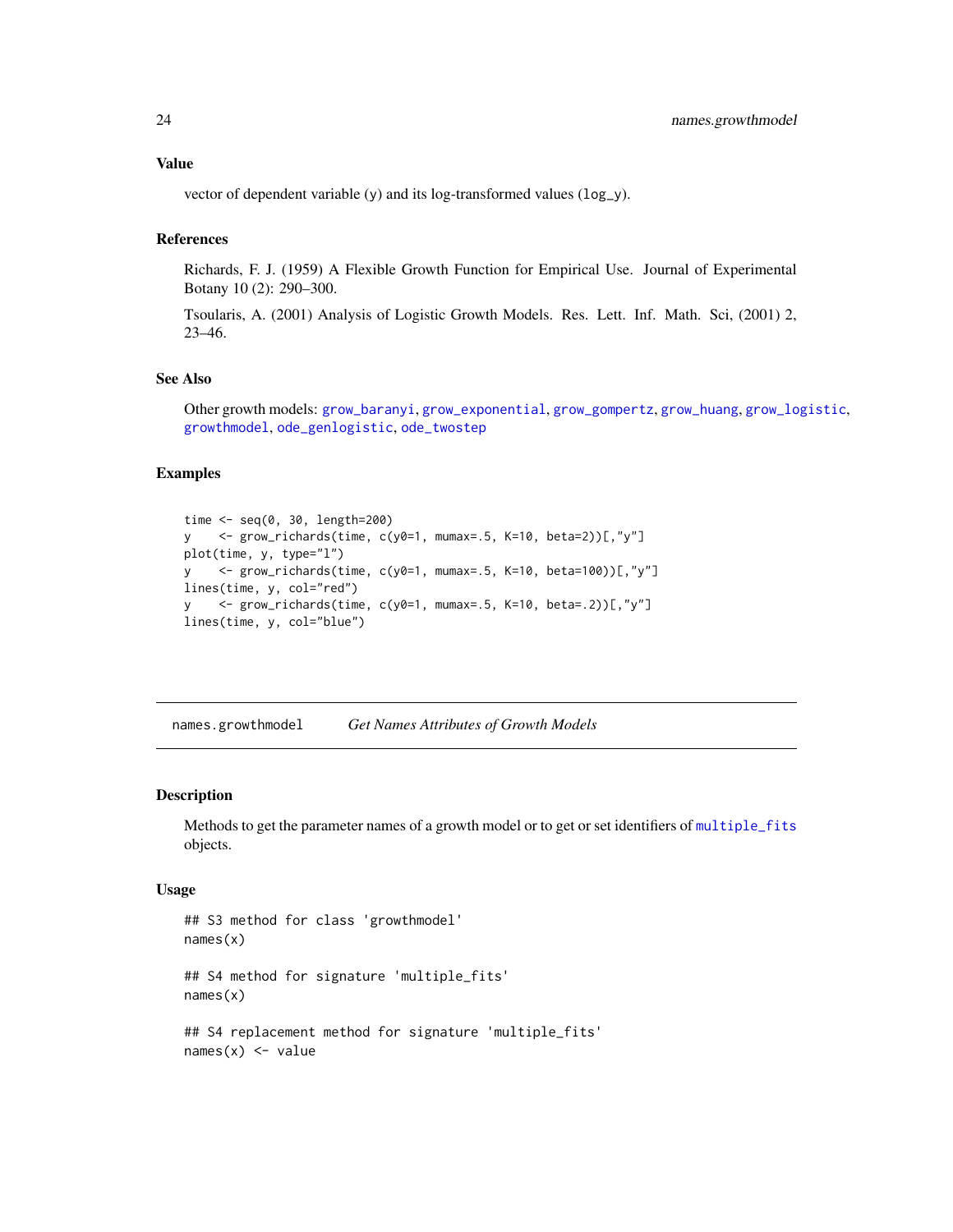# <span id="page-24-0"></span>ode\_genlogistic 25

# Arguments

| $\mathbf{x}$ | either a function being a parametric growth model of package <b>growthmodels</b> or<br>an object with multiple fits. |
|--------------|----------------------------------------------------------------------------------------------------------------------|
| value        | a character vector of up to the same length as x, or NULL                                                            |

# Value

character vector of the parameter names

# Methods

- Method for class [growthmodel](#page-14-1): returns information about valid parameter names if a pnames attribute exists, else NULL. NULL.
- Method for class [multiple\\_fits](#page-16-2): can be applied to objects returned by all\_growthmodels, all\_splines or all\_easylinear respectively. This can be useful for selecting subsets, e.g. for plotting, see example below.

# See Also

[multiple\\_fits](#page-16-2), [all\\_growthmodels](#page-4-1), [all\\_splines](#page-6-1), [all\\_easylinear](#page-3-1)

# Examples

```
## growthmodel-method
names(grow_baranyi)
## multiple_fits-method
L <- all_splines(value ~ time | strain + conc + replicate,
       data = bactgrowth)
names(L)
## plot only the 'R' strain
par(mfrow=c(4, 6))
plot(L[grep("R:", names(L))])
```
<span id="page-24-1"></span>ode\_genlogistic *Generalized Logistic Growth Model*

# Description

Generalized logistic growth model solved as differential equation.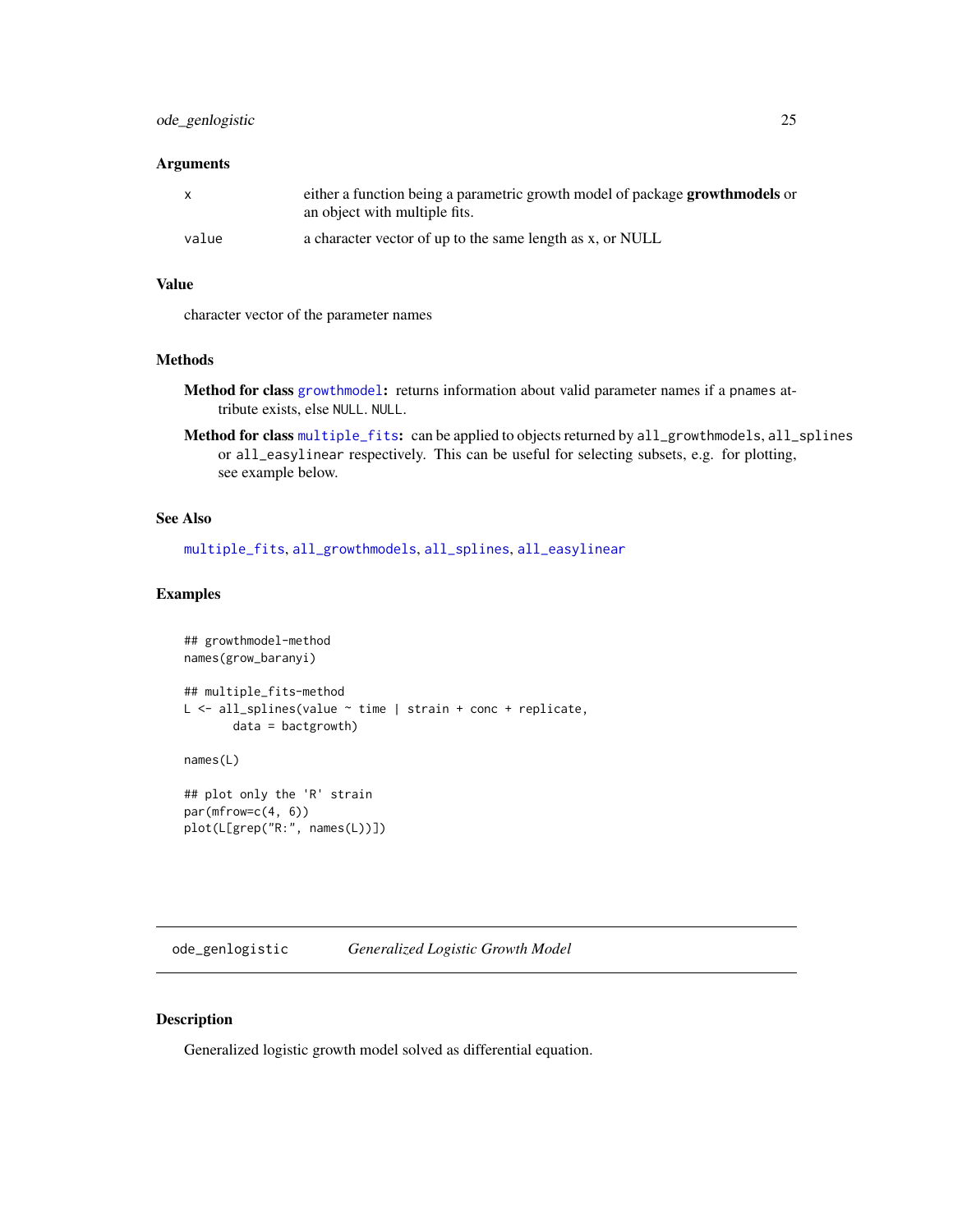#### Usage

```
ode_genlogistic(time, y, parms, ...)
```

```
grow_genlogistic(time, parms, ...)
```
# Arguments

| time  | vector of simulation time steps                                                                                                       |
|-------|---------------------------------------------------------------------------------------------------------------------------------------|
| У     | named vector with initial value of the system (e.g. cell concentration)                                                               |
| parms | parameters of the generalized logistic growth model                                                                                   |
|       | • mumax maximum growth rate $(1/time)$                                                                                                |
|       | • K carrying capacity (max. abundance)                                                                                                |
|       | • alpha, beta, gamma parameters determining the shape of growth. Setting<br>all values to one returns the ordinary logistic function. |
|       | additional parameters passed to the ode-function.                                                                                     |

# Details

The model is given as its first derivative:

$$
dy/dt = mumax * y^a lpha * (1 - (y/K)^b eta)^g amma
$$

that is then numerically integrated ('simulated') according to time (t).

The generalized logistic according to Tsoularis (2001) is a flexible model that covers exponential and logistic growth, Richards, Gompertz, von Bertalanffy, and some more as special cases.

The differential equation is solved numerically, where function ode\_genlogistic is the differential equation, and grow\_genlogistic runs a numerical simulation over time.

The default version grow\_genlogistic is run directly as compiled code, whereas the R versions ode\_logistic is provided for testing by the user.

#### Value

For ode\_genlogistic: matrix containing the simulation outputs. The return value of has also class deSolve.

For grow\_genlogistic: vector of dependent variable (y) and its log-transformed values (log\_y).

- time time of the simulation
- y abundance of organisms
- log\_y natural log of abundance

#### References

Tsoularis, A. (2001) Analysis of Logistic Growth Models. Res. Lett. Inf. Math. Sci, (2001) 2, 23-46.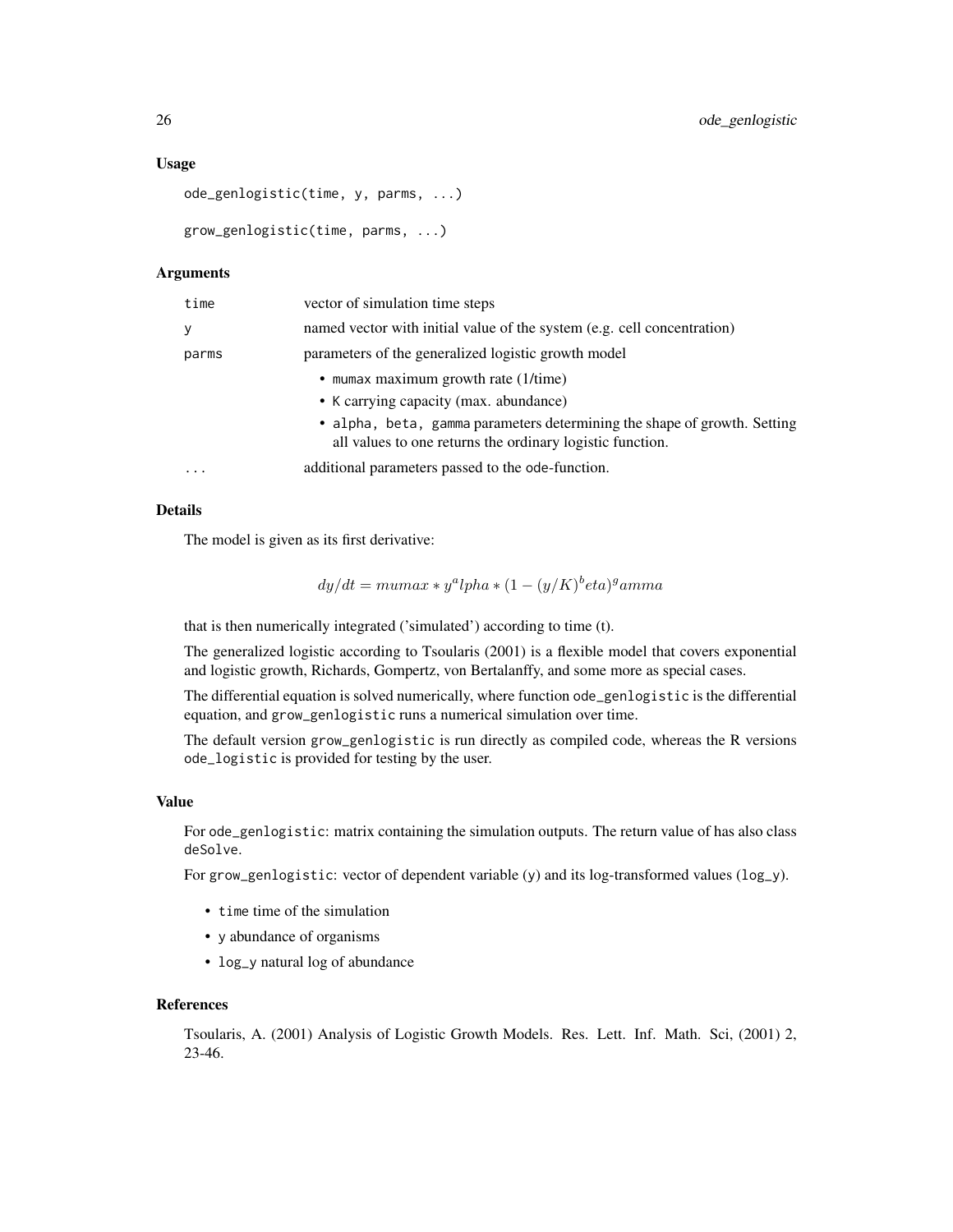# <span id="page-26-0"></span>ode\_twostep 27

#### See Also

Other growth models: [grow\\_baranyi](#page-16-1), [grow\\_exponential](#page-18-1), [grow\\_gompertz](#page-19-1), [grow\\_huang](#page-20-1), [grow\\_logistic](#page-21-1), [grow\\_richards](#page-22-1), [growthmodel](#page-14-1), [ode\\_twostep](#page-26-1)

#### Examples

```
time <- seq(0, 30, length=200)
parms <- c(mumax=0.5, K=10, alpha=1, beta=1, gamma=1)
y0 \le -c(y=.1)out <- ode(y0, time, ode_genlogistic, parms)
plot(out)
out2 <- ode(y0, time, ode_genlogistic, parms = c(mumax=0.2, K=10, alpha=2, beta=1, gamma=1))
out3 <- ode(y0, time, ode_genlogistic, parms = c(mumax=0.2, K=10, alpha=1, beta=2, gamma=1))
out4 <- ode(y0, time, ode_genlogistic, parms = c(mumax=0.2, K=10, alpha=1, beta=1, gamma=2))
out5 <- ode(y0, time, ode_genlogistic, parms = c(mumax=0.2, K=10, alpha=.5, beta=1, gamma=1))
out6 <- ode(y0, time, ode_genlogistic, parms = c(mumax=0.2, K=10, alpha=1, beta=.5, gamma=1))
out7 <- ode(y0, time, ode_genlogistic, parms = c(mumax=0.3, K=10, alpha=1, beta=1, gamma=.5))
plot(out, out2, out3, out4, out5, out6, out7)
## growth with lag (cf. log_y)
```

```
plot(ode(y0, time, ode_genlogistic, parms = c(mumax=1, K=10, alpha=2, beta=.8, gamma=5)))
```
<span id="page-26-1"></span>ode\_twostep *Twostep Growth Model*

#### **Description**

System of two differential equations describing bacterial growth as two-step process of activation (or adaptation) and growth.

#### Usage

```
ode_twostep(time, y, parms, ...)
grow_twostep(time, parms, ...)
```
#### **Arguments**

| time  | actual time (for the ode) resp. vector of simulation time steps.                                                                                  |
|-------|---------------------------------------------------------------------------------------------------------------------------------------------------|
| y     | named vector with state of the system (yi, ya: abundance of inactive and active<br>organisms, e.g. concentration of inactive resp. active cells). |
| parms | parameters of the two-step growth model:                                                                                                          |
|       | • yi, ya initial abundance of active and inactive organisms,                                                                                      |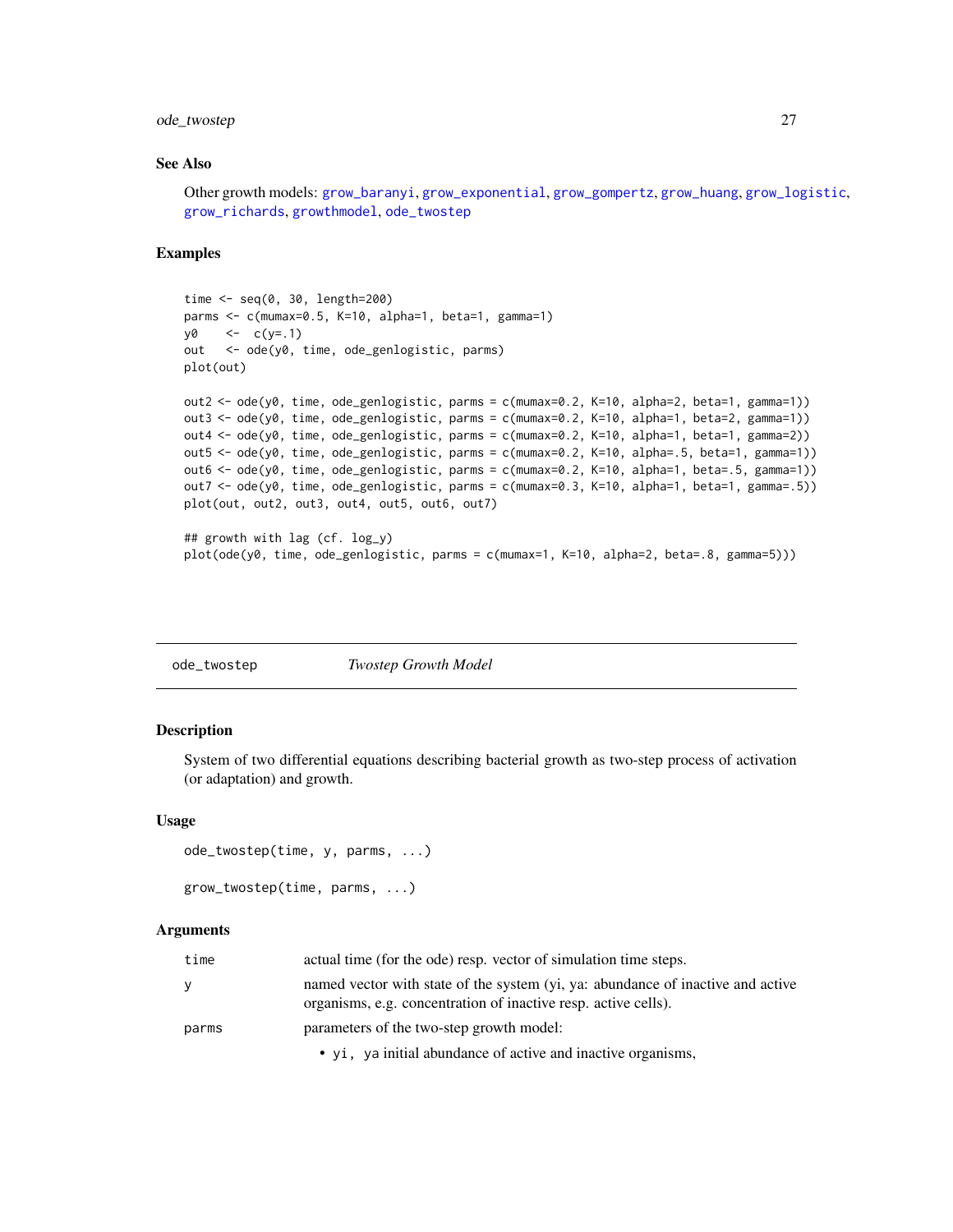- kw activation ("wakeup") constant (1/time),
- mumax maximum growth rate (1/time),
- K carrying capacity (max. abundance).

<span id="page-27-0"></span>... placeholder for additional parameters (for user-extended versions of this function)

#### Details

The model is given as a system of two differential equations:

 $dy_i/dt = -kw * yi$  $dy_a/dt = kw * yi + mumax * (1 - (yi + ya)/K) * ya$ 

that are then numerically integrated ('simulated') according to time (t). The model assumes that the population consists of active  $(y_a)$  and inactive  $(y_i)$  cells so that the observed abundance is  $(y =$  $y_i + y_a$ ). Adapting inactive cells change to the active state with a first order 'wakeup' rate (kw).

Function ode\_twostep is the system of differential equations, whereas grow\_twostep runs a numerical simulation over time.

A similar two-compartment model, but without the logistic term, was discussed by Baranyi (1998).

# Value

For ode\_twostep: matrix containing the simulation outputs. The return value of has also class deSolve.

For grow\_twostep: vector of dependent variable (y) and its log-transformed values  $(\log_2 y)$ :

- time time of the simulation
- yi concentration of inactive cells
- ya concentration of active cells
- y total cell concentration
- log\_y natural log of total cell concentration

# References

Baranyi, J. (1998). Comparison of stochastic and deterministic concepts of bacterial lag. J. heor. Biol. 192, 403–408.

# See Also

Other growth models: [grow\\_baranyi](#page-16-1), [grow\\_exponential](#page-18-1), [grow\\_gompertz](#page-19-1), [grow\\_huang](#page-20-1), [grow\\_logistic](#page-21-1), [grow\\_richards](#page-22-1), [growthmodel](#page-14-1), [ode\\_genlogistic](#page-24-1)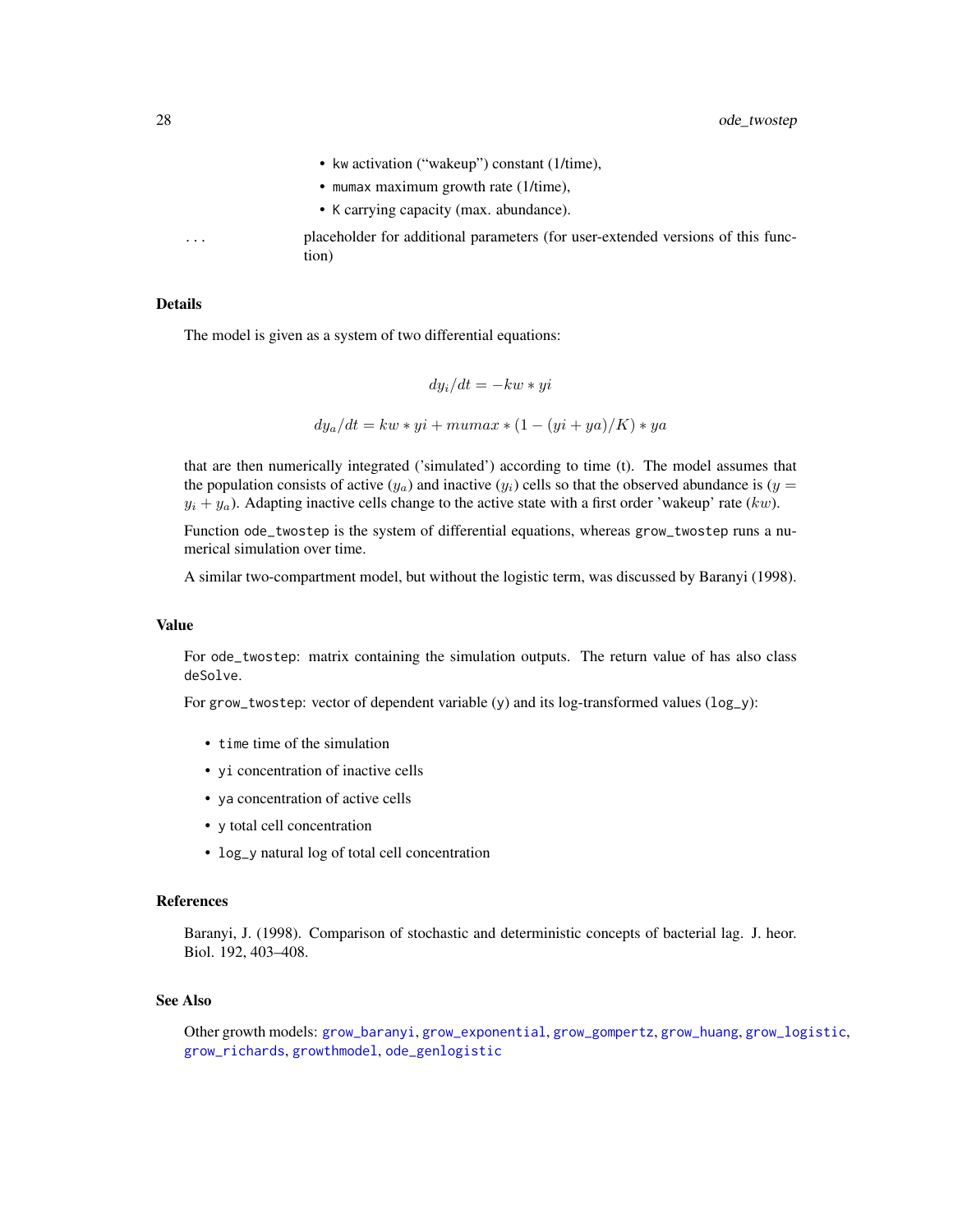<span id="page-28-0"></span>plot the contract of the contract of the contract of the contract of the contract of the contract of the contract of the contract of the contract of the contract of the contract of the contract of the contract of the contr

# Examples

```
time \leq seq(0, 30, length=200)
parms \leq -c (kw = 0.1, mumax=0.2, K=0.1)
y0 <- c(yi=0.01, ya=0.0)
out <- ode(y0, time, ode_twostep, parms)
plot(out)
o <- grow_twostep(0:100, c(yi=0.01, ya=0.0, kw = 0.1,mumax=0.2, K=0.1))
plot(o)
```
plot *Plot Model Fits*

# Description

Methods to plot growth model fits together with the data and, alternatively, plot diagnostics

# Usage

```
## S4 method for signature 'nonlinear_fit,missing'
plot(x, y, log = "", which = c("fit","diagnostics"), ...)
## S4 method for signature 'nonlinear_fit'
lines(x, \ldots)## S4 method for signature 'easylinear_fit,missing'
plot(x, y, log = "", which = c("fit","diagnostics"), ...)
## S4 method for signature 'smooth.spline_fit,missing'
plot(x, y, ...)
## S4 method for signature 'easylinear_fit'
lines(x, \ldots)## S4 method for signature 'multiple_fits,missing'
plot(x, y, ...)
```
#### Arguments

| an object returned by a model fitting function of package <b>growthrates</b> , that can |
|-----------------------------------------------------------------------------------------|
| contain one or multiple fits.                                                           |
| (ignored) for compatibility with the default plot method.                               |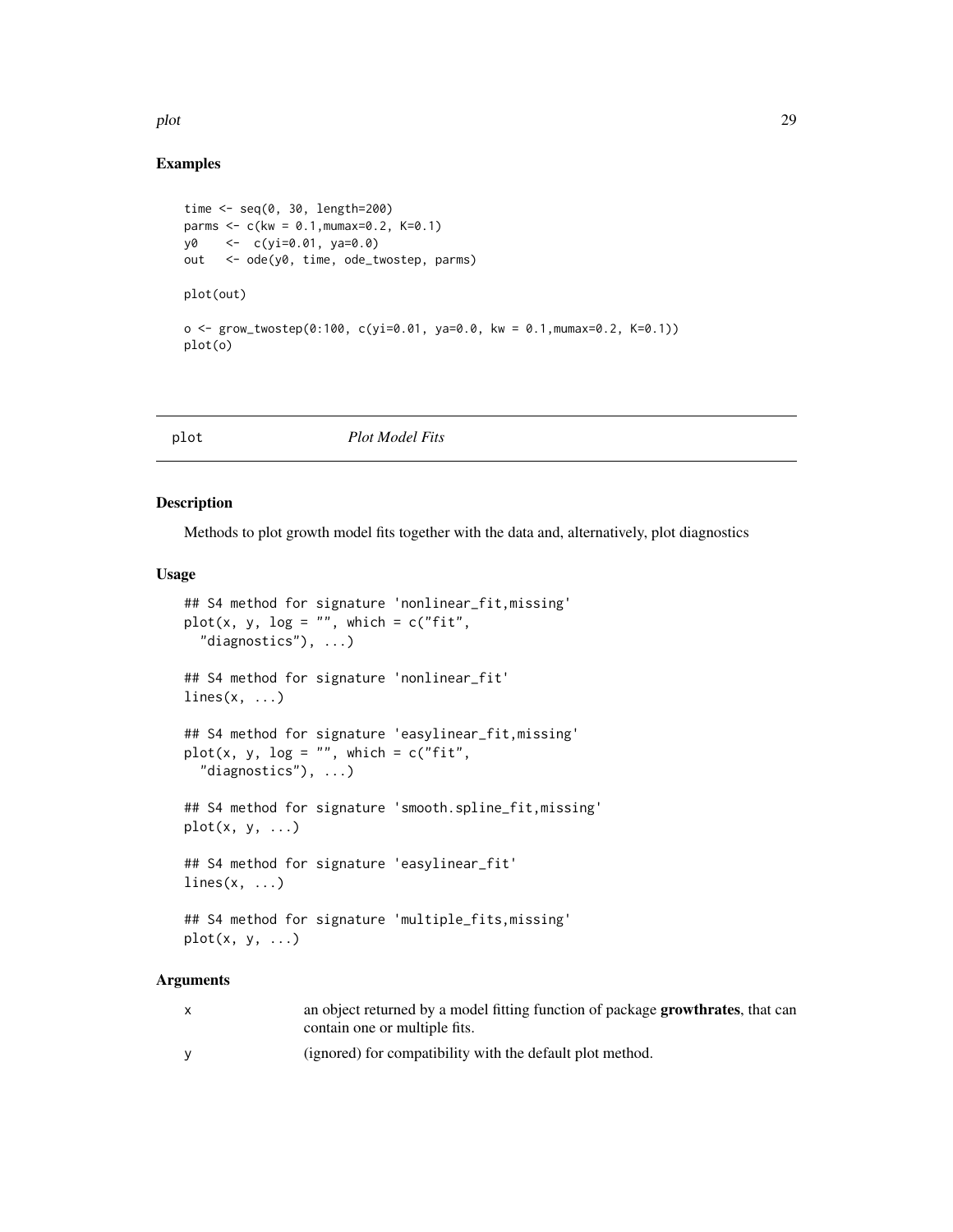<span id="page-29-0"></span>

| log                     | a character string which contains " $y$ " if the y axis is to be logarithmic. |
|-------------------------|-------------------------------------------------------------------------------|
| which                   | either "fit" (default) or "diagnostics".                                      |
| $\cdot$ $\cdot$ $\cdot$ | other arguments pased to the plotting methods, see plot. default and par.     |

# Details

The plot methods detect automatically which type of plot is appropriate, depending on the class of x and can plot either one single model fit or a complete series (multiple fits). In the latter case it may be wise to redirect the graphics to an external file (e.g. a pdf) and / or to use tomething like par(mfrow=c(3,3)).

The lines-method is currently only available for single fits.

If you need more control, you can of course also write own plotting functions.

#### See Also

[plot.default](#page-0-0), [par](#page-0-0), [fit\\_growthmodel](#page-11-1), [fit\\_easylinear](#page-9-1), [all\\_growthmodels](#page-4-1), [all\\_easylinear](#page-3-1)

```
data(bactgrowth)
splitted.data <- multisplit(bactgrowth, c("strain", "conc", "replicate"))
## get table from single experiment
dat <- splitted.data[["D:0:1"]]
fit1 <- fit_spline(dat$time, dat$value)
plot(fit1, log="y")
plot(fit1)
## derive start parameters from spline fit
p \leftarrow \text{coeff}(\text{fit1})## subset of first 10 data
first10 \leq - dat[1:10, 1]fit2 <- fit_growthmodel(grow_exponential, p=p, time=first10$time, y=first10$value)
p \leftarrow c(coef(fit1), K = max(data\$value))fit3 <- fit_growthmodel(grow_logistic, p=p, time=dat$time, y=dat$value, transform="log")
plot(fit1)
lines(fit2, col="green")
lines(fit3, col="red")
all.fits <- all_splines(value ~ time | strain + conc + replicate, data = bactgrowth)
par(mfrow=c(3,3))
plot(all.fits)
## it is also possible to plot a single fit or a subset of the fits
par(mfrow=c(1,1))
```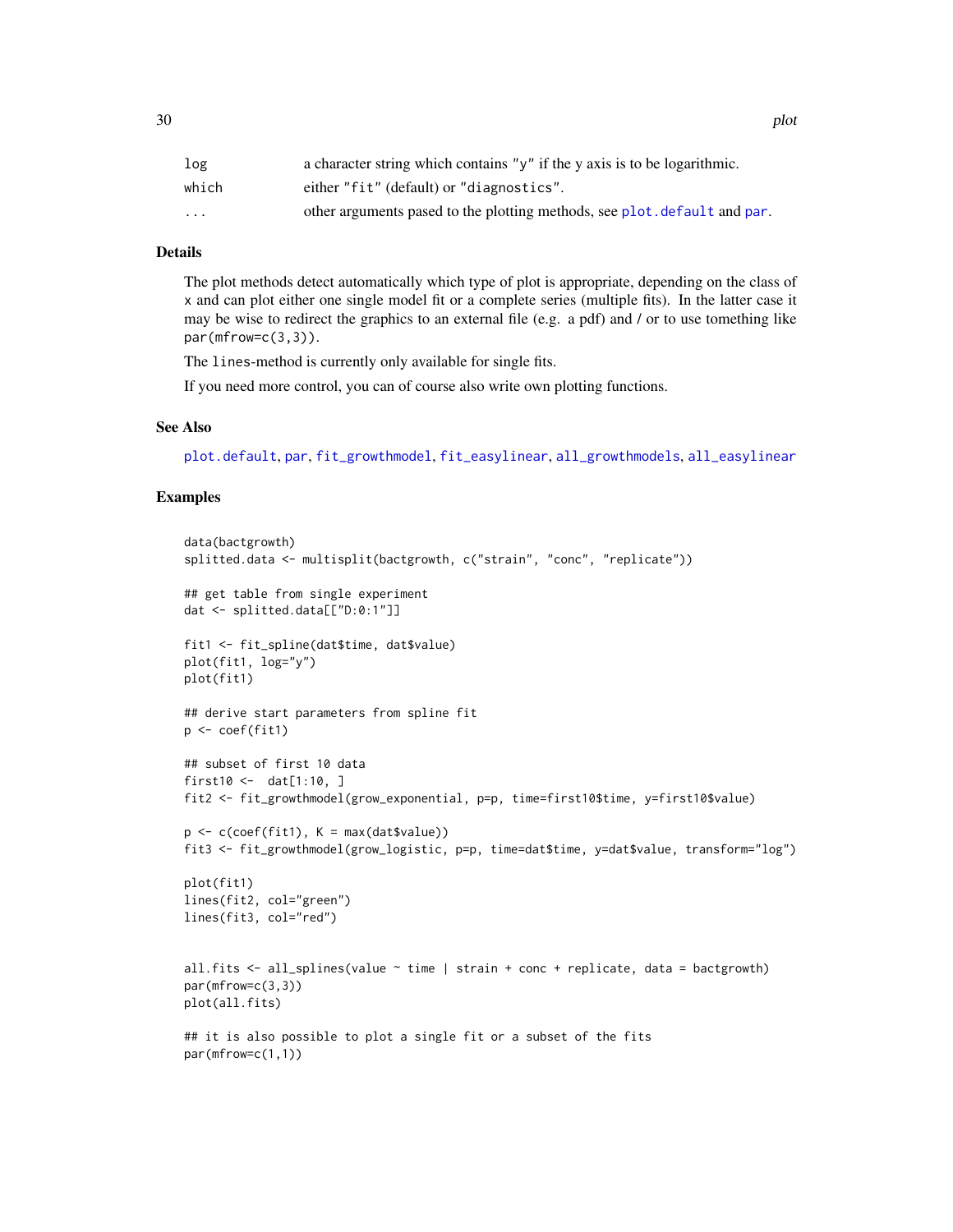# <span id="page-30-0"></span>rsquared,growthrates\_fit-method 31

```
plot(all.fits[["D:0:1"]])
par(mfrow=c(2,2))
plot(all.fits[1:4])
## plot only the 'R' strain
par(mfrow=c(4, 6))
plot(all.fits[grep("R:", names(all.fits))])
```
rsquared,growthrates\_fit-method *Accessor Methods of Package* growthrates*.*

#### Description

Functions to access the results of fitted growthrate objects: summary, coeff, rsquared, deviance, residuals, df.residual, obs, results.

# Usage

```
## S4 method for signature 'growthrates_fit'
rsquared(object, ...)
## S4 method for signature 'growthrates_fit'
obs(object, ...)
## S4 method for signature 'growthrates_fit'
coef(object, ...)
## S4 method for signature 'easylinear_fit'
coef(object, ...)
## S4 method for signature 'smooth.spline_fit'
coef(object, ...)
## S4 method for signature 'growthrates_fit'
deviance(object, ...)
## S4 method for signature 'growthrates_fit'
summary(object, ...)
## S4 method for signature 'nonlinear_fit'
summary(object, cov = TRUE, ...)
## S4 method for signature 'growthrates_fit'
residuals(object, ...)
```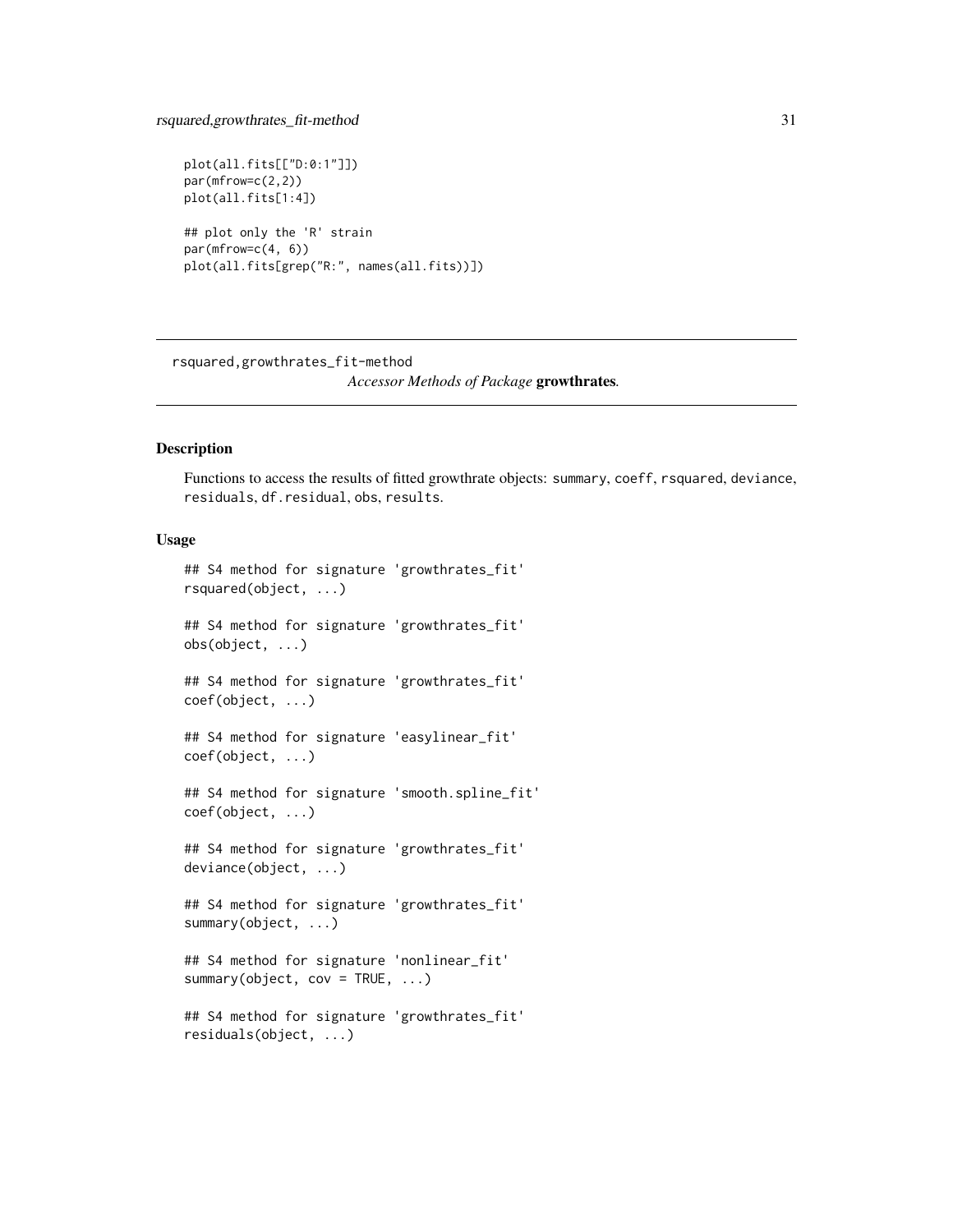```
## S4 method for signature 'growthrates_fit'
df.residual(object, ...)
## S4 method for signature 'smooth.spline_fit'
summary(object, cov = TRUE, ...)
## S4 method for signature 'smooth.spline_fit'
df.residual(object, ...)
## S4 method for signature 'smooth.spline_fit'
deviance(object, ...)
## S4 method for signature 'multiple_fits'
coef(object, ...)
## S4 method for signature 'multiple_fits'
rsquared(object, ...)
## S4 method for signature 'multiple_fits'
deviance(object, ...)
## S4 method for signature 'multiple_fits'
results(object, ...)
## S4 method for signature 'multiple_easylinear_fits'
results(object, ...)
## S4 method for signature 'multiple_fits'
summary(object, ...)
## S4 method for signature 'multiple_fits'
```
#### Arguments

residuals(object, ...)

| object                  | name of a 'growthrate' object.                      |
|-------------------------|-----------------------------------------------------|
| cov                     | boolean if the covariance matrix should be printed. |
| $\cdot$ $\cdot$ $\cdot$ | other arguments passed to the methods.              |

```
data(bactgrowth)
splitted.data <- multisplit(bactgrowth, c("strain", "conc", "replicate"))
## get table from single experiment
dat <- splitted.data[[10]]
fit1 <- fit_spline(dat$time, dat$value, spar=0.5)
```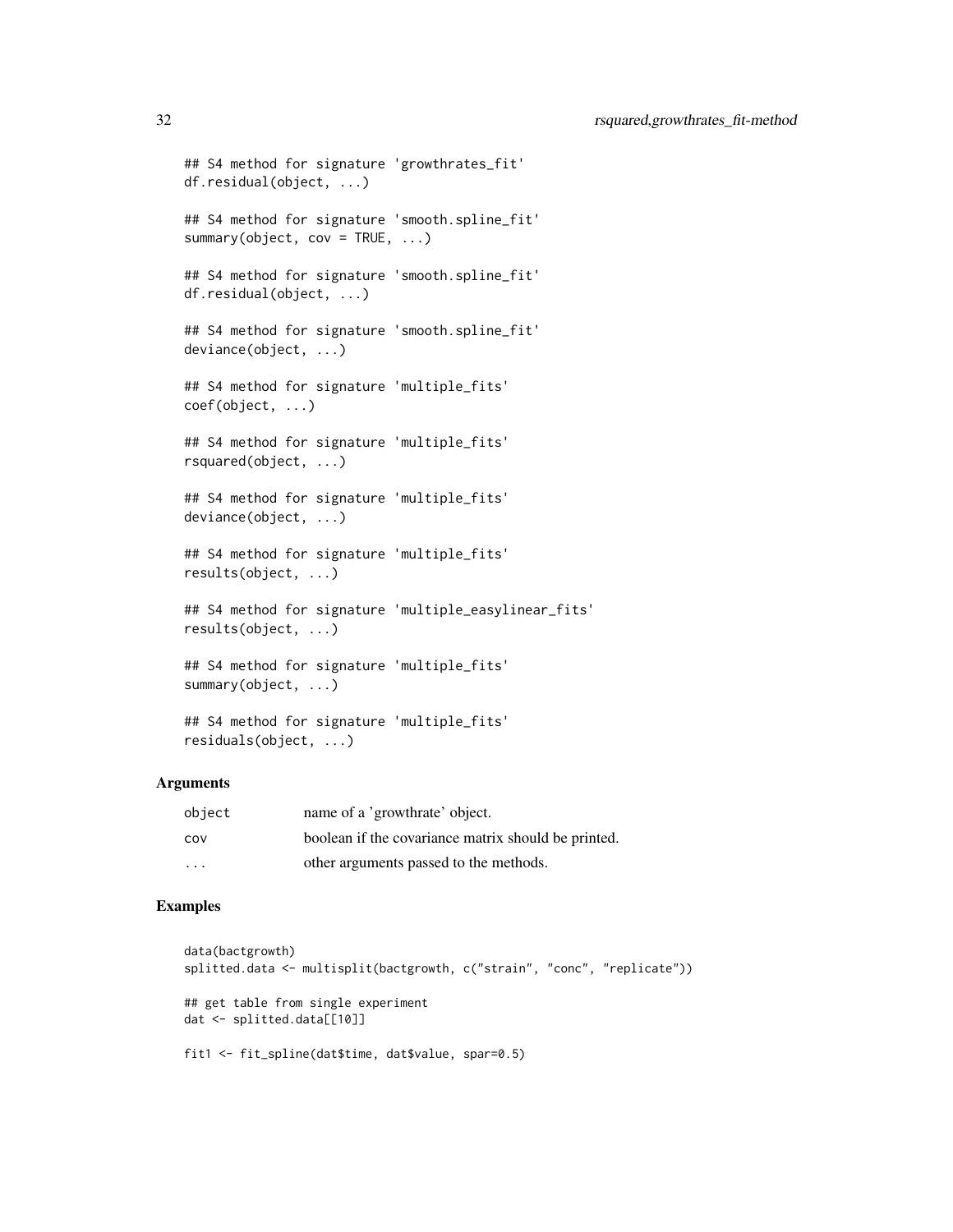```
coef(fit1)
summary(fit1)
## derive start parameters from spline fit
p \leftarrow c(coef(fitt), K = max(datavalue))fit2 <- fit_growthmodel(grow_logistic, p=p, time=dat$time, y=dat$value, transform="log")
coef(fit2)
rsquared(fit2)
deviance(fit2)
summary(fit2)
plot(residuals(fit2) ~ obs(fit2)[,2])
```
[,multiple\_fits,ANY,missing-method *Extract or Replace Parts of a 'multiple\_fits' Object*

# Description

Operators to access parts of 'multiple\_fits' objects

#### Usage

```
## S4 method for signature 'multiple_fits,ANY,missing'
x[i, j, ..., drop = TRUE]
```

```
## S4 method for signature 'multiple_fits,ANY,missing'
x[[i, j, ...]]
```
# Arguments

| $\mathsf{x}$ | object of class multiple fits                                   |
|--------------|-----------------------------------------------------------------|
|              | numeric or character index                                      |
| j.           | NULL (for compatibility with other uses of $[$ or $[$ $[$ $]$ ) |
| drop         | If TRUE the result is coerced to the lowest possible dimension  |
|              | optional arguments passed to [                                  |

```
data(bactgrowth)
L <- all_splines(value ~ time | strain + conc +replicate, data=bactgrowth)
coef(L[[1]])
```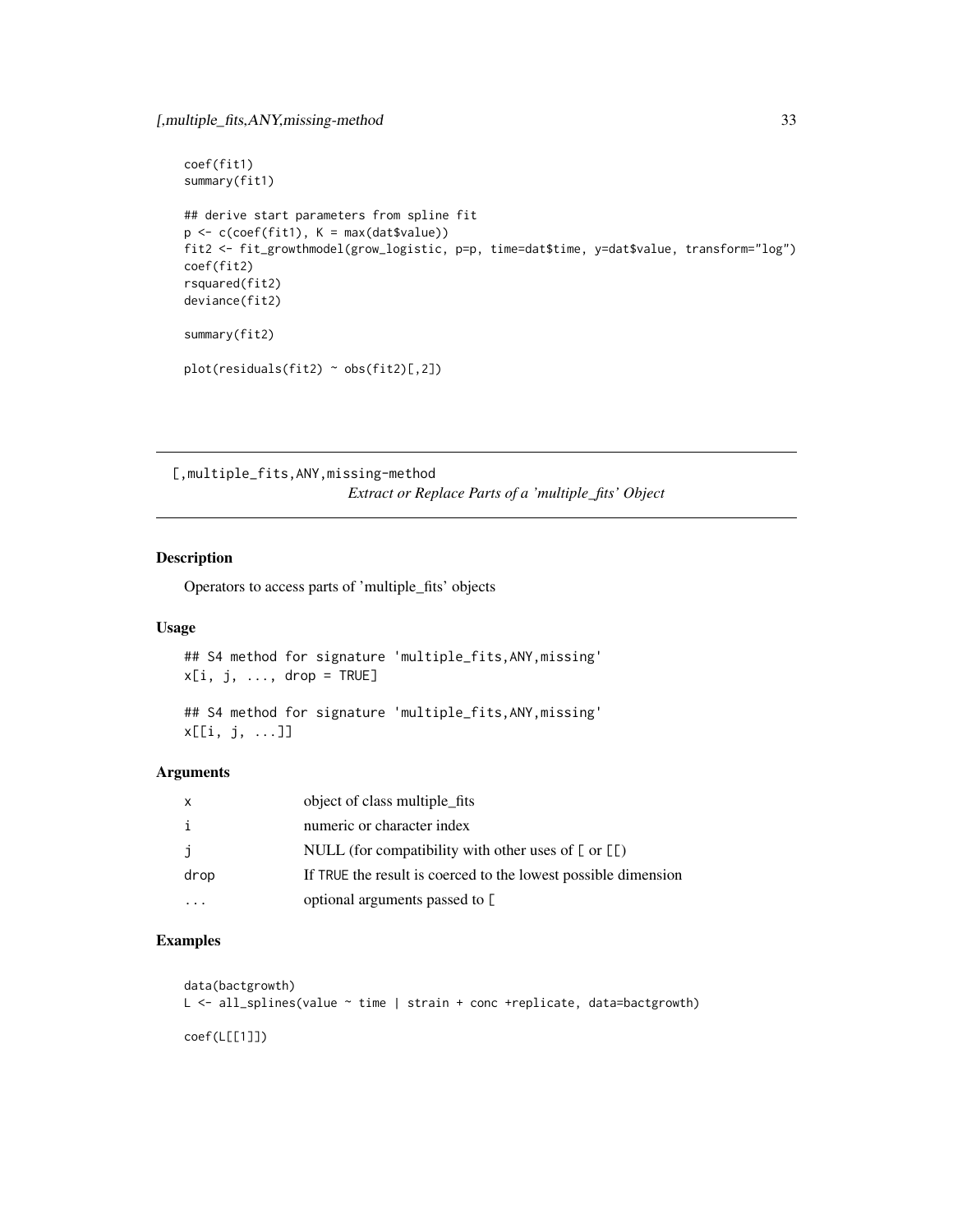34 [,multiple\_fits,ANY,missing-method

plot(L[["R:0:2"]])

par(mfrow=c(2, 2)) plot(L[1:4])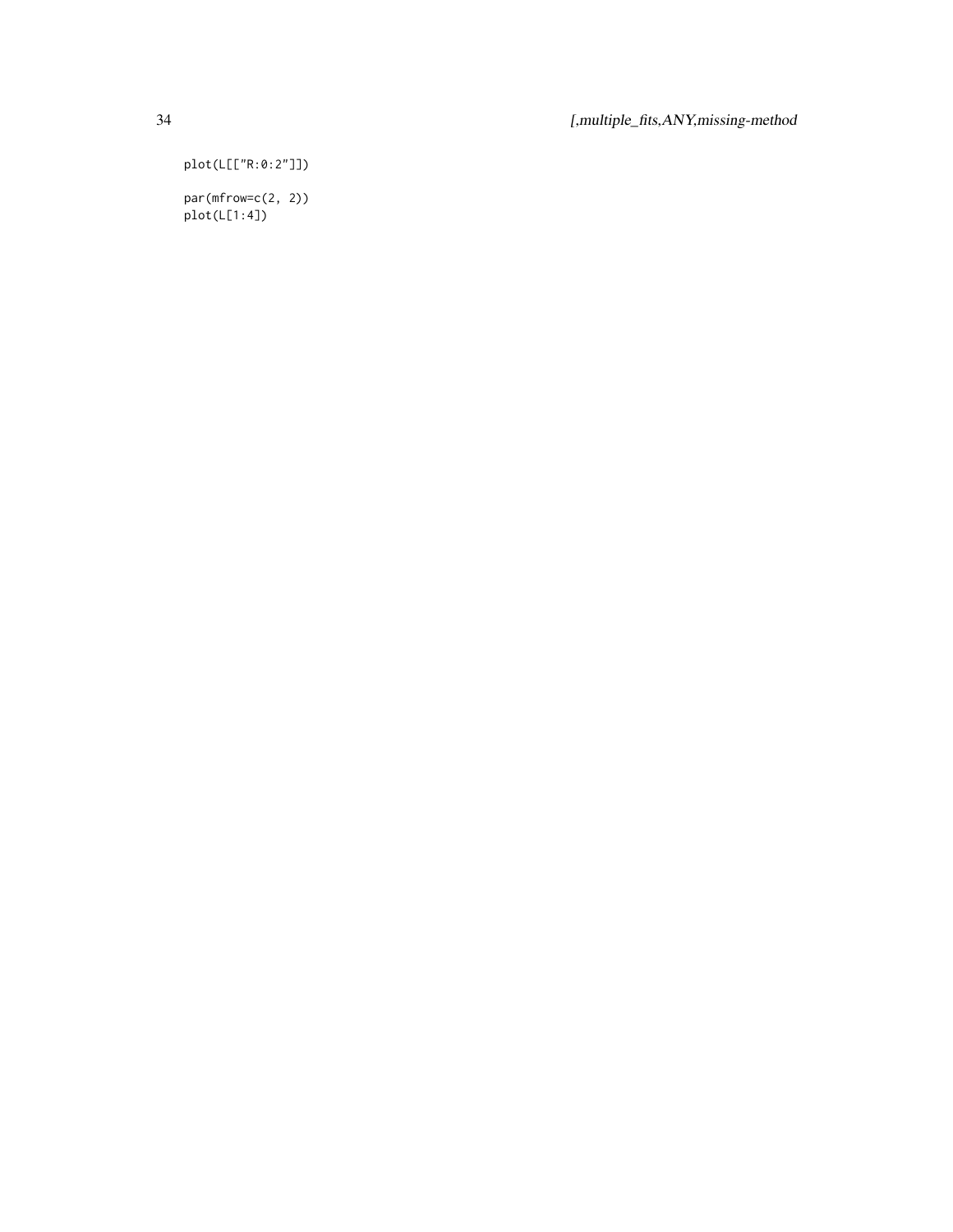# <span id="page-34-0"></span>**Index**

∗Topic data bactgrowth, [9](#page-8-0) ∗Topic package growthrates-package, [2](#page-1-0) [, multiple\_fits, ANY, missing-method, [33](#page-32-0) [[,multiple\_fits,ANY,missing-method *(*[,multiple\_fits,ANY,missing-method*)*, [33](#page-32-0)

all\_easylinear, [4,](#page-3-0) *[6](#page-5-0)*, *[9](#page-8-0)*, *[11,](#page-10-0) [12](#page-11-0)*, *[14](#page-13-0)*, *[25](#page-24-0)*, *[30](#page-29-0)* all\_growthmodels, *[5](#page-4-0)*, [5,](#page-4-0) *[9](#page-8-0)*, *[11,](#page-10-0) [12](#page-11-0)*, *[14](#page-13-0)*, *[25](#page-24-0)*, *[30](#page-29-0)* all\_splines, *[5,](#page-4-0) [6](#page-5-0)*, [7,](#page-6-0) *[11,](#page-10-0) [12](#page-11-0)*, *[14](#page-13-0)*, *[25](#page-24-0)*

bactgrowth, [9](#page-8-0)

```
coef,easylinear_fit-method
        (rsquared,growthrates_fit-method),
        31
```
coef,growthrates\_fit-method *(*rsquared,growthrates\_fit-method*)*, [31](#page-30-0)

- coef,multiple\_fits-method *(*rsquared,growthrates\_fit-method*)*, [31](#page-30-0)
- coef,smooth.spline\_fit-method *(*rsquared,growthrates\_fit-method*)*, [31](#page-30-0)
- deviance,growthrates\_fit-method *(*rsquared,growthrates\_fit-method*)*, [31](#page-30-0)
- deviance,multiple\_fits-method *(*rsquared,growthrates\_fit-method*)*, [31](#page-30-0)

deviance,smooth.spline\_fit-method *(*rsquared,growthrates\_fit-method*)*, [31](#page-30-0)

df.residual,growthrates\_fit-method *(*rsquared,growthrates\_fit-method*)*, [31](#page-30-0)

df.residual,smooth.spline\_fit-method *(*rsquared,growthrates\_fit-method*)*, [31](#page-30-0) easylinear\_fit-class *(*growthrates\_fit-class*)*, [17](#page-16-0) fit\_easylinear, *[5,](#page-4-0) [6](#page-5-0)*, *[9](#page-8-0)*, [10,](#page-9-0) *[12](#page-11-0)*, *[14](#page-13-0)*, *[30](#page-29-0)* fit\_growthmodel, *[5,](#page-4-0) [6](#page-5-0)*, *[9](#page-8-0)*, *[11](#page-10-0)*, [12,](#page-11-0) *[14](#page-13-0)*, *[30](#page-29-0)* fit\_spline, *[5,](#page-4-0) [6](#page-5-0)*, *[9](#page-8-0)*, *[11,](#page-10-0) [12](#page-11-0)*, [13](#page-12-0) function\_growthmodel-class, [15](#page-14-0) functions *(*growthmodel*)*, [15](#page-14-0) grofit, *[3](#page-2-0)* grow\_baranyi, *[16](#page-15-0)*, [17,](#page-16-0) *[19,](#page-18-0) [20](#page-19-0)*, *[22](#page-21-0)[–24](#page-23-0)*, *[27,](#page-26-0) [28](#page-27-0)* grow\_exponential, *[16](#page-15-0)*, *[18](#page-17-0)*, [19,](#page-18-0) *[20](#page-19-0)*, *[22](#page-21-0)[–24](#page-23-0)*, *[27,](#page-26-0) [28](#page-27-0)* grow\_genlogistic *(*ode\_genlogistic*)*, [25](#page-24-0) grow\_gompertz, *[16](#page-15-0)*, *[18,](#page-17-0) [19](#page-18-0)*, [20,](#page-19-0) *[22](#page-21-0)[–24](#page-23-0)*, *[27,](#page-26-0) [28](#page-27-0)* grow\_huang, *[16](#page-15-0)*, *[18](#page-17-0)[–20](#page-19-0)*, [21,](#page-20-0) *[23,](#page-22-0) [24](#page-23-0)*, *[27,](#page-26-0) [28](#page-27-0)* grow\_logistic, *[16](#page-15-0)*, *[18](#page-17-0)[–20](#page-19-0)*, *[22](#page-21-0)*, [22,](#page-21-0) *[24](#page-23-0)*, *[27,](#page-26-0) [28](#page-27-0)* grow\_richards, *[16](#page-15-0)*, *[18](#page-17-0)[–20](#page-19-0)*, *[22,](#page-21-0) [23](#page-22-0)*, [23,](#page-22-0) *[27,](#page-26-0) [28](#page-27-0)* grow\_twostep *(*ode\_twostep*)*, [27](#page-26-0) growthmodel, *[15](#page-14-0)*, [15,](#page-14-0) *[16](#page-15-0)*, *[18–](#page-17-0)[20](#page-19-0)*, *[22](#page-21-0)[–25](#page-24-0)*, *[27,](#page-26-0) [28](#page-27-0)* growthmodel-class, [16](#page-15-0) growthrates *(*growthrates-package*)*, [2](#page-1-0) growthrates-package, [2](#page-1-0) growthrates\_fit-class, [17](#page-16-0)

lines,easylinear\_fit-method *(*plot*)*, [29](#page-28-0) lines,nonlinear\_fit-method *(*plot*)*, [29](#page-28-0)

modFit, *[12](#page-11-0)* multiple\_easylinear\_fits-class *(*growthrates\_fit-class*)*, [17](#page-16-0) multiple\_fits, *[24,](#page-23-0) [25](#page-24-0)* multiple\_fits *(*growthrates\_fit-class*)*, [17](#page-16-0) multiple\_fits-class *(*growthrates\_fit-class*)*, [17](#page-16-0)